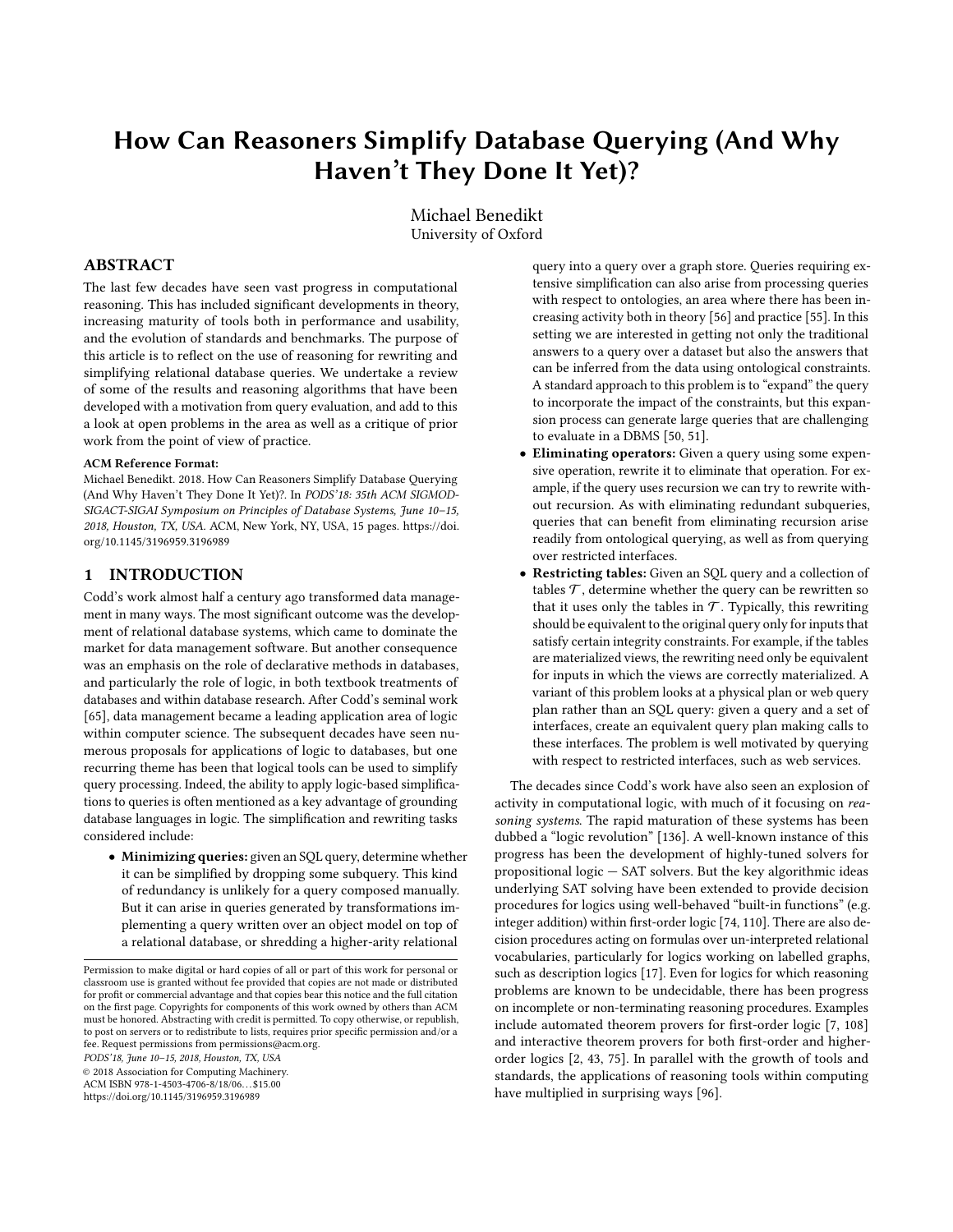This seems like a good time to take a step back and consider the question: how does data management, and more specifically the prospect of applying logical reasoning to query evaluation, differ after the logic revolution from its state prior to the revolution? The topic of reasoning with queries is not only still active in foundations of data management, but many strands of current research propose to expand its scope even further. For example, the analysis of queries generated from rewriting with respect to ontologies now spans the data management, the semantic web, and the description logic communities. Research on uncertain data includes a number of attempts to generalize relational reasoning to a probabilistic context (e.g. [\[78\]](#page-14-7)). It has been proposed that "knowledge-enriched data management" and extending classical reasoning techniques to queries over uncertain data will be major thrusts of research in foundations of data management in the next decade [\[9\]](#page-13-9).

If there is a need to take on new and larger challenges concerning the incorporation of reasoning into database querying in the future, it is important to understand what has happened in the past, and what is the "state of play" of research in this area today. In this paper, I make an attempt to start reflecting on the state of this research. It will not be a full survey – the topic is just too big. And it will not be a summary of my own work in this area, though of course it is heavily biased towards the topics I know best. The aim is only to:

- discuss some significant results and accomplishments of the research community in the area of applying reasoning to simplify database queries;
- mention some open theoretical problems in this space;
- critique the results with regard to their practical applicability to database systems; and
- spur discussion about how the community should proceed moving forward.

Organization and reader's guide. To make this a bit more manageable, I will focus only on the use of reasoning tools to simplify queries on arbitrary relational schemas, thus omitting enormous amounts of work focused exclusively on RDF data and SPARQL. The article will start with an overview of logical languages, database query and constraint languages, and the relationship between them (Section [2\)](#page-1-0). After highlighting a few common techniques developed by the database community for reasoning and its application to rewriting queries (Section [3\)](#page-3-0), I will present a quick tour of a few well-studied query simplification problems motivated by database issues (Section [4\)](#page-4-0). For each problem I will start by explaining some techniques that have been developed, then give an idea of what has been done using them. Since many of the results will be of interest only to specialists, I have highlighted a few examples and also given a "bottom line" for each topic. The hope is that the take-aways and perhaps the examples would make sense to a wider audience. I also include a discussion of open theoretical issues, before returning to practice with an attempt at critiquing research on each topic, asking how well it has linked back to the applications that motivated it.

The paper is in the spirit of other recent reflection activities in database theory [\[8,](#page-13-10) [113\]](#page-14-8). The idea is to take a step back and look at the development of the field, as an initial step towards deciding what might be changed. It will differ from most prior keynote papers

in being lighter on celebration of prior work and heavier on assessment of limitations. And it will differ from prior whitepapers, such as [\[9\]](#page-13-9), in containing no proposal for a new research program. The article will include some non-technical suggestions about how to make more progress going forward in Section [5,](#page-12-0) before concluding in Section [6.](#page-12-1)

# <span id="page-1-0"></span>2 LOGICAL LANGUAGES AND DATABASE QUERY LANGUAGES

This paper is about the ability to use reasoners for manipulating and analyzing database queries. So I begin with a brief synopsis of logic and database query languages and some comments on how these relate to one another.

A logic includes a grammar defining the set of syntactic objects — formulas — and also a semantics saying when a formula holds in some semantic object. For the logics that concern us here, the semantic objects will consist of a structure — an interpretation for each constant and relation in the vocabulary of the formula, and also a domain, representing elements that quantifiers should range over — along with a binding for any free variables of the formula. The main computational problems that reasoning tools solve are satisfiability and validity. A formula  $\phi(\vec{x})$  is satisfiable if there is a structure M and binding  $\sigma$  for the free variables  $\vec{x}$  of  $\phi$  such that  $\phi$ holds in M when variables are mapped using  $\sigma$ . A formula is valid if for every structure M and binding  $\sigma$  for the variables  $\vec{x}$ ,  $\phi$  holds in M with  $\sigma$ . Two formulas  $\phi_1(\vec{x})$  and  $\phi_2(\vec{x})$  are *equivalent* if  $\phi_1$  holds for a structure M and binding  $\sigma$  exactly when  $\phi_2$  holds for M and  $\sigma$ . For logics that are closed under boolean operations, these problems are closely connected. Formulas  $\phi_1$  and  $\phi_2$  are equivalent exactly when the formula  $\phi_1 \leftrightarrow \phi_2$  is valid, while formula  $\phi$  is valid if and only if  $\neg \phi$  is not satisfiable. We get variants of these problems by restricting the witness structures M to be finite: the finite satisfiability problem, finite validity problem, and finite equivalence problem.

The most widely studied "classical" logic is first-order logic (FO). In first-order logic quantifiers range only over elements in the structure, as opposed to more complex data structures such as sets or sequences of elements. A fundamental negative result dating to the work of Church, Gödel, and Turing in the 1930's is that reasoning problems are undecidable for first-order logic:

Theorem 2.1. [\[64,](#page-13-11) [133,](#page-14-9) [134\]](#page-14-10) The satisfiability, validity, and equivalence problems for first-order logic are undecidable. The same is true for the finite variants.

That is, there can not be an algorithm run on first-order formulas that always terminates and tells whether the formula is satisfiable; and similarly there can be no such algorithm for the other problems. In the second half of the twentieth century, ways to circumvent these undecidability results have emerged. Much of the development is linked to two observations:

- The validity and equivaelnce problems for first-order logic are semi-decidable. That is, we can develop procedures that search for a proof witnessing validity, such that if the formula is valid a proof will be found eventually, although we will never be sure when to stop looking.
- The undecidability argument for validity and satisfiability requires complex first-order formulas. This leaves open the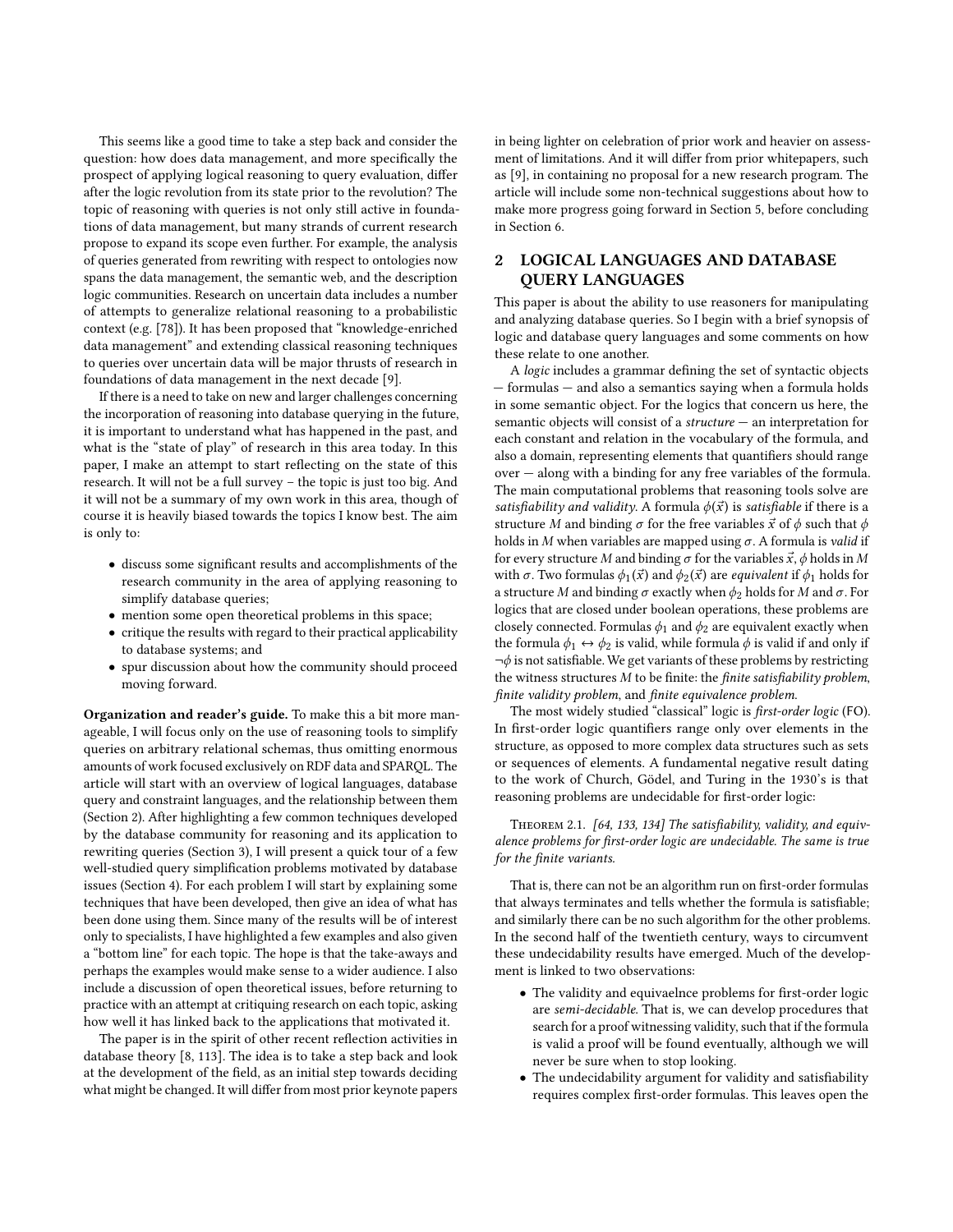possibility that these problems could be decidable for restricted fragments of first-order logic.

These observations have spurred the creation of tools for solving the satisfiability or validity problem for logics, and these tools are what I refer to in this paper as reasoners. The first observation leads to the development of first-order theorem provers. For example, several theorem provers are based on the proof system resolution [\[108,](#page-14-4) [124\]](#page-14-11); many others are based on tableau [\[4,](#page-13-12) [138\]](#page-14-12). The second observation leads to decision procedures for specialized logics [\[110\]](#page-14-3).

Note that finite validity and finite equivalence are not semidecidable. However finite satisfiability is semi-decidable — one can search for a finite model for a first-order sentence, although one would not know when to terminate the search. Tools and techniques for finite validity have been developed as well [\[102,](#page-14-13) [116\]](#page-14-14). But our focus here will be on query simplification scenarios that require solving equivalence and validity, and there the major tool activity considers validity and equivalence over all structures, not just finite ones. So throughout the paper, I use the "for all structures" version of each problem as the default. We will return to the question of finite vs arbitrary structures in Subsection [4.1.](#page-4-1)

Least fixpoint logic (LFP) extends first-order logic with secondorder variables, which are bound by a fixpoint operator. Least fixpoint logic can express recursion. For example, it allows one to express that there a path from one element to another in a graph. Since LFP contains first-order logic, the validity problem for LFP is undecidable. Worse, it is not semi-decidable, so constructive proof systems have been developed only for very limited cases, primarily on arity-2 signatures, such as the  $\mu$ -calculus [\[12,](#page-13-13) [109,](#page-14-15) [129,](#page-14-16) [130\]](#page-14-17). As far as I know, there has been little tool development supporting these proof systems.

Database query languages with – and against – logic. Logic has a close connection with database query languages. A way this is often phrased is that first-order logic is "essentially" relational calculus, and that first-order logic is the "relational core of SQL": it represents SQL, ignoring features that are non-relational. But the quotation marks here obscure a host of difficulties.

First, even if we stick to relational features of SQL, pretending for the moment that this means the relational calculus, there are differences with classical first-order logic. To name a few:

- Domain of quantification. First-order logic evaluates formulas over a structure, which consists of interpretations of relations along with a domain. Quantified variables in firstorder logic range over the domain. The database variants, such as relational calculus, are evaluated using interpretations of relations without any domain, and quantifiers range only over constants mentioned in the query and data values stored in relations.
- Unique name assumption. First-order logic allows two distinct constants to refer to the same element, while in databases this is commonly forbidden.
- Safety. First-order logic allows formulas such as  $x = x$ or  $R(x) \vee S(y)$  that can be satisfied by infinitely many elements. Database languages only allow expressions that return finitely many answers.

If we look at the goal of applying reasoners to database queries, the differences above are notable but not fatal. They represent ways

in which database languages restrict first-order logic. Thus these distinctions are not an obstacle to applying first-order logic reasoners to analyze queries. But in applying logic-based transformations to optimize queries these differences can be problematic: one has to be careful that the transformations preserve the restrictions that database languages impose.

A scarier thing is that there are many features of SQL that are far from first-order logic over relations. To take two of the most well-known:

- Bag semantics versus set semantics. SQL semantics assumes by default that query results are bags.
- Aggregates. The aggregation features of SQL, like SUM and COUNT, are critical to many applications. These cannot be expressed in first-order logic.

And this is only the tip of the iceberg: there are also NULL values [\[95,](#page-14-18) [113\]](#page-14-8) which play a large role in SQL.

How bad are these latter distinctions? If your goal is to model SQL features, one can still be hopeful. For example, powerful logics with counting have been developed to model SQL aggregation [\[97\]](#page-14-19), and they have given us some understanding of the expressive power of SQL. For applying reasoning tools to database languages, these features lead to major problems. The most interesting attempt I am aware of to apply modern reasoners to SQL in its entirety is a very recent one, associated with the tool Cosette [\[62,](#page-13-14) [63\]](#page-13-15). Cosette does not aim at automatically simplifying queries, but at interactively verifying transformations (e.g. the magic sets transformation used in Datalog), making use of a broad interactive theorem proving framework. Even this preliminary attempt at tackling SQL is an exception: the bulk of the work on reasoning with database queries has stuck with the relational core.

One can contrast the situation for SQL with the database language Datalog, which has been implemented in academia for decades, with several variants used in industry [\[3,](#page-13-16) [6\]](#page-13-17). Datalog has set semantics, and is a subset of the well-studied formalism LFP mentioned earlier. In fact, Datalog is the fragment of LFP where negation and universal quantification are absent. Datalog with Stratified Negation (Datalog¬) captures a larger subset of LFP. Unfortunately reasoning with variants of Datalog is much more difficult than reasoning with first-order logic. Datalog and Datalog<sup>-</sup> query evaluation, which is a kind of inference, is not only decidable but well-developed experimentally. But other reasoning problems, such as containment and equivalence, are undecidable even for Datalog.

A schematic picture of the relationship of database query languages to logic-based languages is shown in Figure [1.](#page-3-1) The solid lines represent containments at the level of expressiveness; the wavy lines represent a correspondence which is not quite an equivalence. Warning and apology: this diagram is super-simplistic! It is only intended to convey one basic message: the tools that computational logicians have built over the past decades apply to a restricted subset of queries considered in databases, and for those queries there are non-trivial discrepancies between the semantics assumed by the tools and the semantics implemented by database engines.

SQL also defines integrity constraints, which represent restrictions on input databases, such as keys and foreign keys. There is a corresponding set of logic-based constraint languages in the theory community that shadow these. The most commonly-studied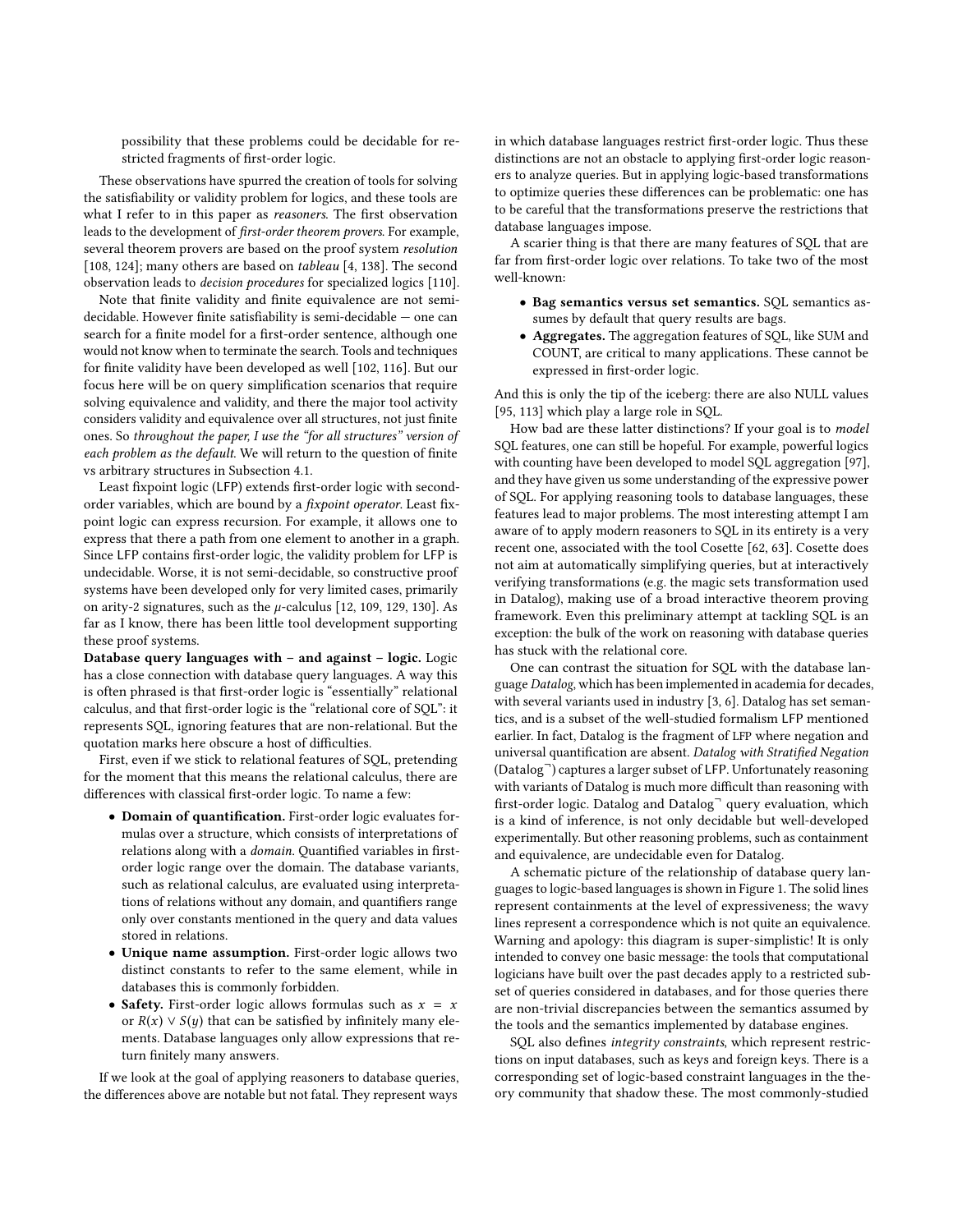<span id="page-3-1"></span>

Figure 1: "Cartoon version" of Logic and database languages

classes of logic-based constraints are Tuple-generating Dependencies (TGDs) and Equality-generating Dependencies (EGDs). SQL keys can be seen as special cases of EGDs. SQL foreign keys can be seen as a special case of inclusion dependencies (IDs), which in turn are a special case of TGDs. Functional dependencies (FDs) are a restriction of EGDs and a generalization of keys; reasoning problems for FDs have been studied since the 1970's. As with queries, the equivalence between SQL-based constraint languages and the logic-based ones is only a rough one because of differences in the data model, since issues revolving around NULLs play a significant role in the semantics of SQL constraints.

# <span id="page-3-0"></span>3 PRELUDE TO THE TOUR: SOME BROAD **TECHNIQUES**

The jury may be out on how much computational logic has done for simplifying database queries. But in the other direction, it is easy to argue that  $40^{+}$  years of research motivated by simplifying queries has produced many ideas of interest to computational logicians. Before beginning a tour of the simplification problems mentioned in the introduction, I would like to highlight a few techniques related to reasoning that have been developed extensively within the database community. Each of them will arise frequently in the later discussion.

To apply reasoning to relational data management, one first needs algorithms for reasoning on arbitrary arity relational structures. In the introduction I mentioned rapid progress on several kinds of reasoning tools. There are SMT solvers, which provide full automation but with a focus on formulas in which every predicate has a fixed meaning – for example, integer addition or inequality. There are general-purpose theorem provers, which handled uninterpreted relations, but give up any guarantee of termination or completeness. And there were special-purposes reasoners focusing on uninterpreted relations, but only on arity-two schemas. None of

the research above focuses on fully automated tools for logics having uninterpreted relations of arbitrary arity, and here the database community has contributed important techniques.

Set-at-a-time reasoning. One key contribution consists of techniques for reasoning with large sets of facts, exploiting the capabilities of data management systems. Simulating backward-chaining algorithms such as SLD resolution using forward chaining [\[28\]](#page-13-18) is one of the most well-known examples, applied heavily in Datalog evaluation. The family of algorithms known as the chase [\[79,](#page-14-20) [115\]](#page-14-21) allows the application of forward-chaining techniques beyond Datalog, allowing a DBMS to be used for reasoning with TGDs and EGDs over large collections of facts. One application of the chase is to determine whether a query result follows from constraints and incomplete data. The chase extends the data by iteratively adding facts to satisfy the constraints. When the constraints are dependencies with existential quantifiers in the head, the added facts will contain "dummy values" representing witnesses for the quantifiers. After the chase process is finished, one can determine the implied query results using standard query evaluation on the extended database. A second application is to containment of a conjunctive query  $Q_1$  in another conjunctive query  $Q_2$  under constraints  $\Sigma$ , a problem I will discuss in more detail in Subsection [4.1.](#page-4-1) In using the chase to solve query containment with constraints, instead of adding implied facts to an initial database, the chase can be seen as adding implied atoms to query  $Q_1$ . After the process is complete, resulting in a new query  $Q'_1$ , the query containment problem reduces to evaluating  $Q_2$  on a database formed from  $Q'_1$ .

Decidable fragments and automata translation. The chase gives a solution to several database-related reasoning problems, but for constraints that are "cyclic" it cannot be applied straightforwardly, since the process of iteratively adding new facts might not terminate. This has prompted the identification of syntactic conditions that assure termination, with the best known being Weakly Acyclic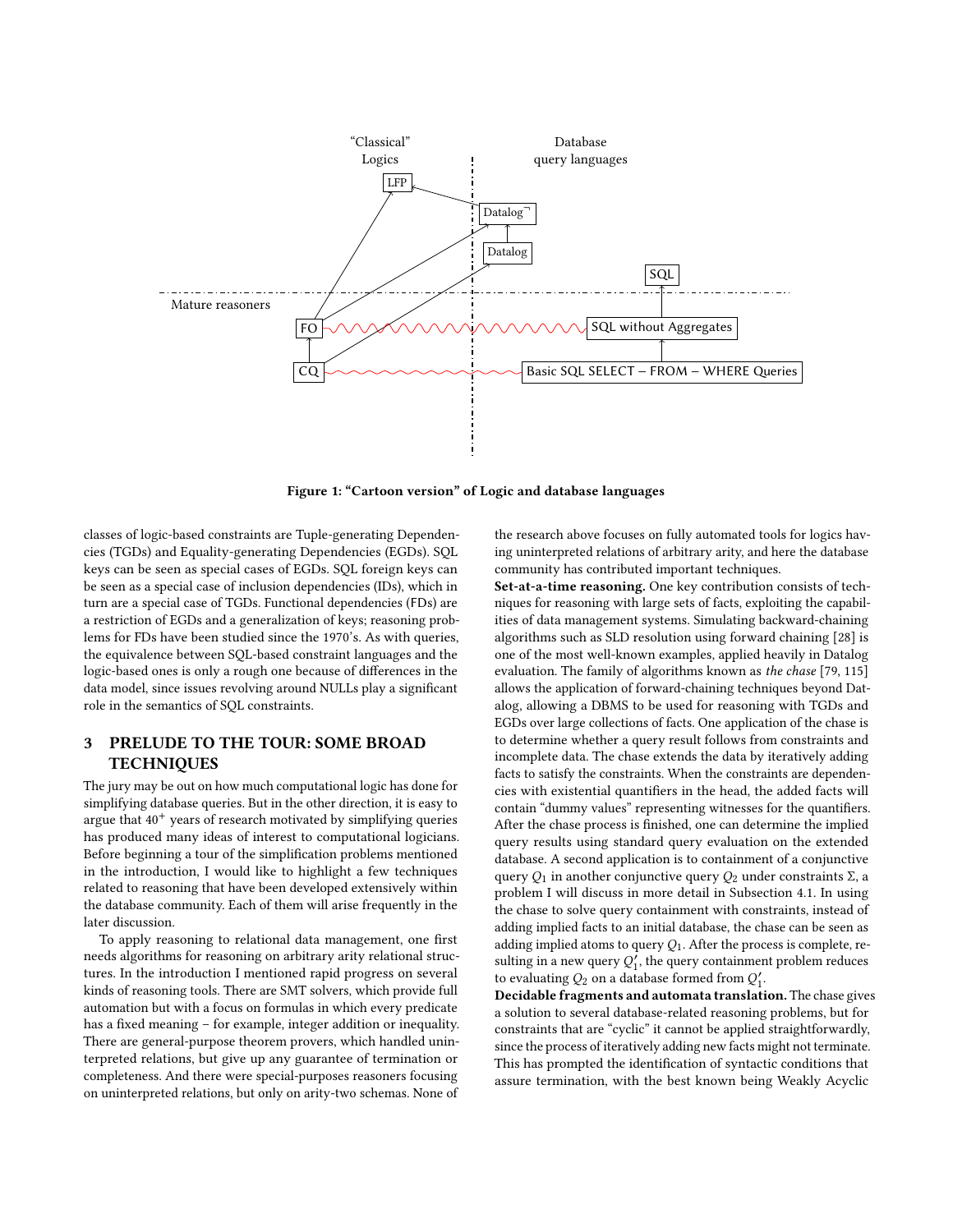(WkAcy) TGDs [\[79\]](#page-14-20). But what about classes where a forwardchaining approach like the chase does not terminate? There are now decision procedures for many expressive logics outside the scope of forward-chaining, and many of them make use of the technique of satisfiability via automata translation. The idea is that a formula  $\phi$  can be translated to an automaton  $A_\phi$  running over trees that code input structures for  $\phi$ . A tree code is an abstraction of an input structure in which multiple elements are grouped into a single tree node. The tree node representing a group of elements E is given a label that reflects the local structure of E. Adjacent nodes in the tree may represent overlapping groups, and the overlap is also encoded in the node's label. The top of the left pane of Figure [2](#page-5-0) exhibits the idea of a tree coding.

In tree codes we fix the number of elements that can be abstracted in a single node. For example, in the left of Figure [2](#page-5-0) each node of the tree represents at most 3 elements of the structure. Because of this limit, not every structure can be coded as a tree. Thus the automaton  $A_{\phi}$  that runs over tree codes is not equivalent to  $\phi$  over all inputs. But it accepts some tree exactly when  $\phi$  is satisfiable by a structure that can be encoded by a tree. This is sufficient for satisfiability testing for certain logics, those that have the "tree-like model property": whenever a formula is satisfied, it is satisfied by a model that has a tree code. The translation taking  $\phi$  to  $A_{\phi}$  is shown schematically in the bottom of the left pane within Figure [2.](#page-5-0)

The idea has many sources, including analysis of logic on graphs [\[69\]](#page-13-19), and decidability results in modal logic. An early seminal work overviewing the use of automata and the tree-like model property for getting decidability results was Vardi's article [\[135\]](#page-14-22). The technique was later developed extensively by Grädel and Otto [\[88,](#page-14-23) [90,](#page-14-24) [91,](#page-14-25) [93\]](#page-14-26). But much of the inspiration and development of the method has emerged out of database problems. One milestone was the work of Johnson and Klug [\[104\]](#page-14-27), who showed that the problem of query containment under referential constraints (inclusion dependencies) could be solved by looking at models that could be represented as trees. The formalization of this using automata was made more explicit in the work of Gottlob and his colleagues [\[114\]](#page-14-28), who extended the containment analysis of Johnson and Klug to wider classes of dependencies. The database community also were early adopters in applying the technique of automata translation in reasoning about fragments of relational calculus [\[22\]](#page-13-20). I will give a number of examples of this in Section [4.](#page-4-0) The method has also been used to analyze Datalog, with the relevance of automata being implicit in Courcelle's [\[70\]](#page-13-21) and then made explicit in a series of papers on Datalog containment by Chaudhuri and Vardi [\[60,](#page-13-22) [61\]](#page-13-23). Reducing query rewritability to validity. Even if one has devised some reasoning methods, there is the question of how to apply them to simplify query evaluation. There are some straightforward ways to simplify queries using a reasoner, by looking for subqueries that are redundant (see Subsection [4.2\)](#page-8-0). But there is one not-so-obvious method that has been developed primarily in database theory: reduction of simplification problems to validity checking. We take the problem of rewriting a query  $\phi$  into a certain restricted form, and we reduce it to a validity problem.

A rewriting problem is specified by a target language  $\mathcal T$ , describing some restriction on queries. Perhaps we want queries that only

use certain tables, or ones that only use certain relational operators. The reduction technique takes as input a query  $Q$  and  $T$ , and produces a first-order sentence  $\phi^{\text{ReduceVal}}_{Q, \mathcal{T}}$  such that:

There is a query  $Q'$  in  $\mathcal T$  that is equivalent to  $Q$  if and only if  $\phi_{Q, \mathcal{T}}^{\text{ReduceVal}}$  is valid.

A variation of the problem assumes that we have some integrity constraints Σ restricting our inputs. Our rewriting goal is to obtain a Q' in the target language that is *equivalent to* Q modulo  $\Sigma$ : that is  $O'$  agrees with Q on all inputs satisfying  $\Sigma$ . A modification of is, Q' agrees with Q on all inputs satisfying Σ. A modification of<br>the reduction technique takes as input query Q target  $\mathcal{T}$  and  $\Sigma$ the reduction technique takes as input query  $Q,$  target  ${\mathcal T},$  and  $\Sigma,$ producing a first-order sentence  $\phi_{Q,\mathcal{T},\Sigma}^{\text{ReduceVal}}$  such that:

There is a query  $Q'$  in  $T$  that is equivalent to  $Q$  modulo  $\Sigma$  if and  $\mathbf{u}_r$  if a ReduceVal is volid only if  $\phi_{Q,\mathcal{T},\Sigma}^{\text{ReduceVal}}$  is valid.

Further, the rewriting  $Q'$  can be effectively reconstructed from a certificate that  $\phi_{Q,\mathcal{T},\Sigma}^{\text{ReduceVal}}$  is valid, in the form of a proof of validity.<br>The reduction is represented schematically at the top of Figure 3. The reduction is represented schematically at the top of Figure [3.](#page-5-1) The theorem prover is shaded just to emphasize that it is a generic reasoning component. We will not spell out how the construction of a rewriting from a proof works. It relies on interpolation algorithms for first-order logic; a detailed explanation can be found in [\[41,](#page-13-24) [131\]](#page-14-29). The interpolation-based reduction originates from the work of the logician Craig [\[71\]](#page-13-25), but its significance in databases is due to Segoufin and Vianu, who along with Nash [\[118,](#page-14-30) [126\]](#page-14-31) connected Craig's work with rewriting problems. Toman and Weddell [\[131\]](#page-14-29) were the first to isolate the reduction explicitly in the context of reformulating queries over a physical database design, and the later broad formalization presented here is from [\[41,](#page-13-24) [42\]](#page-13-26).

#### <span id="page-4-0"></span>4 A TOUR OF PROBLEMS AND RESULTS

So let's begin the tour of problems related to simplifying queries via reasoning. In each stop there will be some comments about the techniques used, and a sample of some results obtained. Since the presentation of results may be cryptic for people outside the area, there is a brief "bottom-line summary" focusing on positive results. After this I will mention some open questions for theorists, closing with a critique of what has been accomplished from the point of view of practice.

#### <span id="page-4-1"></span>4.1 Deciding equivalence and containment

The most obvious place where reasoning systems can play a role is in verifying equivalences. Equivalence testing is useful for verifying that transformations are correct, and equivalence and containment algorithms will be a component in the solution to several of the algorithmic problems described in the introduction. Two queries  $Q, Q'$  are said to be *set-equivalent* if for all inputs I,  $Q$  and  $Q'$  return the same set of tuples If  $Q$  and  $Q'$  are formulas in a logic return the same set of tuples. If Q and Q' are formulas in a logic, then this corresponds to the standard notion of logical equivalence. Closely related to query equivalence is *query containment*:  $Q$  is contained in  $Q'$  if for all inputs I, the set of tuples returned by  $Q$ on *I* is a subset of the set of tuples return by  $Q'$  on *I*. Clearly  $Q$ and Q ′ are equivalent exactly when each is contained in the other. As mentioned in the introduction, for richer languages, such as relational algebra, equivalence is semi-decidable but not decidable. But a number of islands of decidabililty have been discovered.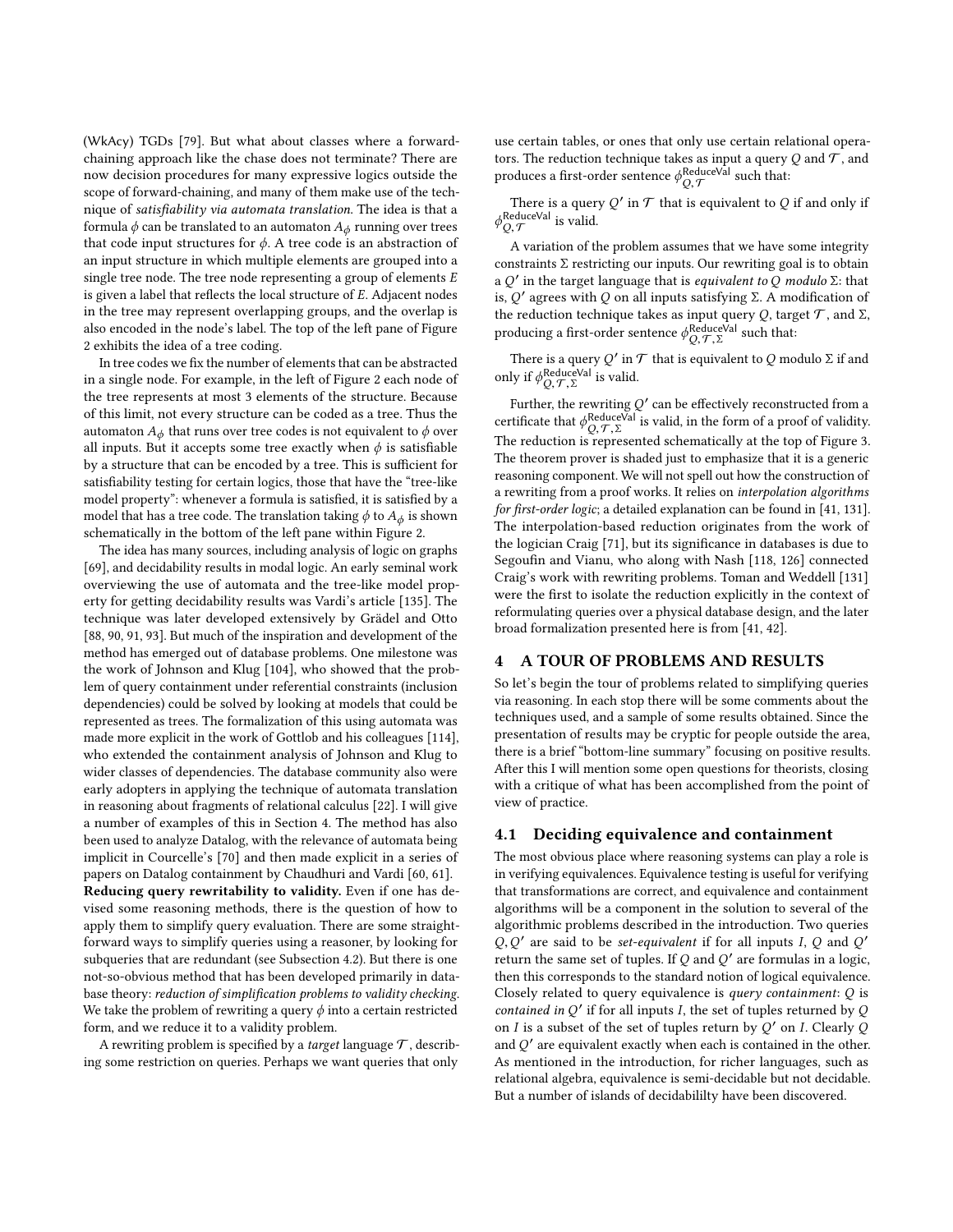<span id="page-5-0"></span>



<span id="page-5-1"></span>

(c) Variation: reduction of rewriting over tables  ${\mathcal T}$  to validity checking



Above I have talked about containment and equivalence of queries over arbitrary data inputs. A related topic is containment and equivalence when restricting to inputs satisfying a set of integrity constraints, which has been heavily studied over the last few decades. When equivalence of queries with respect to constraints has been studied, the queries considered are typically CQs while the constraint languages considered are usually classes of TGDs or EGDs. While the problem of CQ equivalence with respect to constraints is known to be undecidable when constraints are general TGDs [\[10\]](#page-13-27) or even combinations of IDs and FDs, there are a number of classes of dependencies for which the problem is decidable.

Techniques developed. One basic observation, due to Chandra and Merlin [\[58\]](#page-13-28) and extended by Sagiv and Yannakakis [\[122\]](#page-14-32) is that for first-order queries without negation or universal quantification, equivalence is decidable. In fact, for conjunctive queries verifying equivalence can be performed using database techniques.

Later work on equivalence and containment relied on the automata translation technique mentioned in Section [3.](#page-3-0) For certain restricted languages, counterexamples to containment can always be taken to be "tree-like" and hence can be coded in trees. We can translate each query  $Q$  to an automaton  $A_Q$  that runs over trees, accepting exactly the codes of tree-like models of Q. By using operations on automata, we can arrive at a single automaton that accepts all tree codes for counterexamples to containment. Checking for containment then reduces to checking that the automaton accepts no trees, and this can be verified using standard automata algorithms. This variation of the automata-theoretic technique to show decidability of containment is shown in the top of the middle pane within Figure [2.](#page-5-0)

SOME EXAMPLE RESULTS. We give an example of an accomplishment in this space, due to Bárány, ten Cate, and Segoufin. The guarded negation fragment (GNF) is the subset of first-order logic built up from relation symbols via existential quantification (i.e. projection)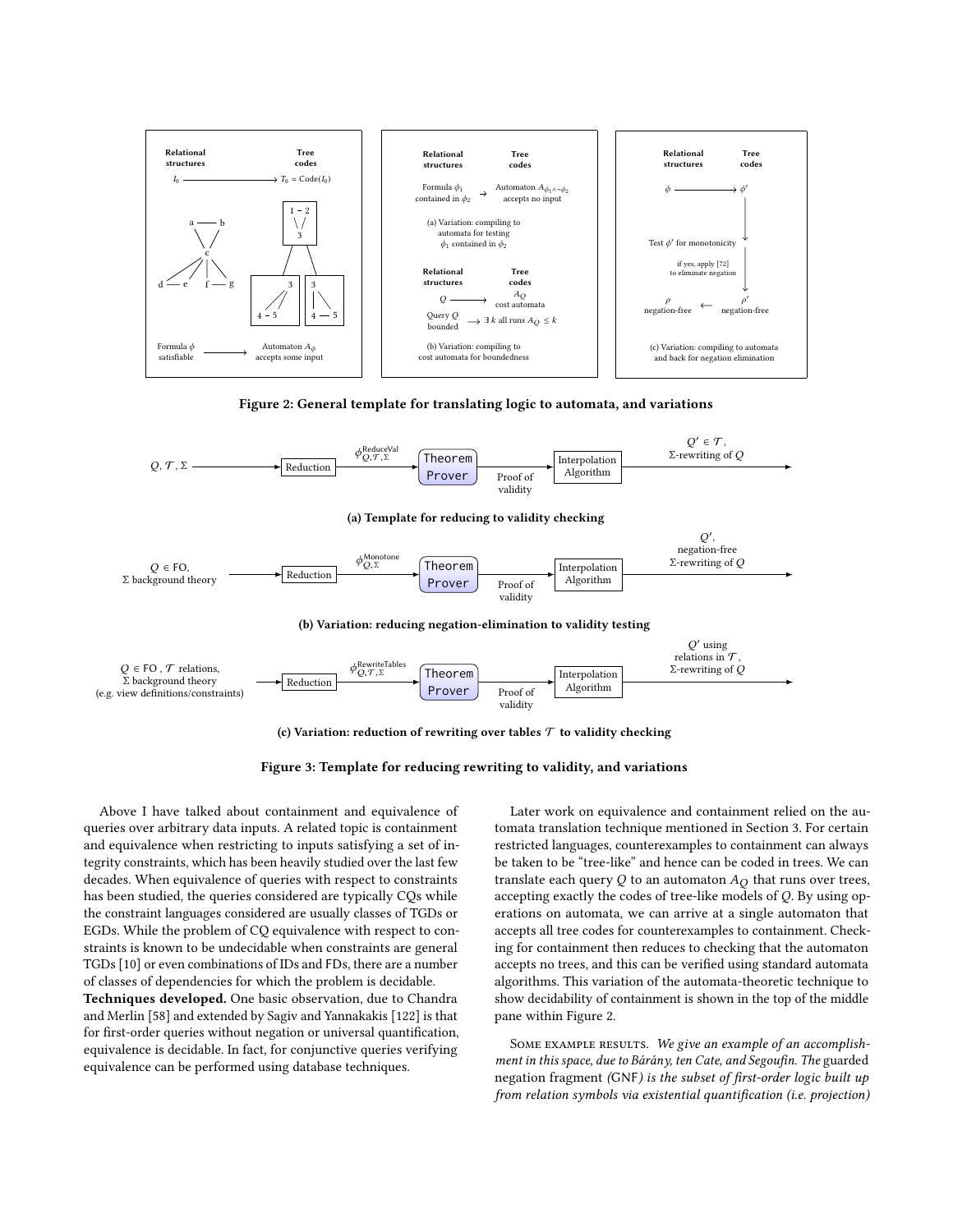and guarded negation:  $R(\vec{x}, \vec{y}) \wedge \neg \phi(\vec{x})$ . In relational algebra terms, GNF says that you restrict relational algebra difference so that you can only subtract off tuples from an input table. If you restrict negation this way, containment and equivalence become decidable:

Theorem 4.1. [\[21\]](#page-13-29) Equivalence and containment of GNF sentences is decidable in doubly exponential time.

We now turn to an example result concerning CQ equivalence with constraints. A frontier-guarded TGD (FGTGD) is an integrity constraint of the form

$$
\forall \vec{x} \; [\phi(\vec{x}) \to \exists \vec{y} \; \rho]
$$

where  $\phi$  and  $\rho$  are conjunctions of atoms, and where there is a single atom in  $\phi$  containing the variables that occur on both sides of the implication. Roughly speaking, these constraints can only assert something about the set of values within a table, but allowing sideconditions that might span multiple tables. One can think of this as a generalization of standard referential constraints, which only allow you to constrain values in a single source table to appear in a target table. The constraint

Contact(custid, address, ...)  $\land$  Purchased(custid, itemid, ...)  $\rightarrow$ Customer(custid, address, . . .)

is frontier-guarded, since only information in the Contact table appears on both sides. The frontier-guarded restriction allows us to get decidable query equivalence:

<span id="page-6-0"></span>THEOREM 4.2. [\[18\]](#page-13-30) We can decide whether two CQs are equivalent with respect to a set of FGTGDs.

Additional results. The automata-theoretic technique has also been applied to query equivalence for languages having a form of recursion. While Datalog equivalence is undecidable [\[127\]](#page-14-33). Monadic Datalog [\[60,](#page-13-22) [60\]](#page-13-22) and Conjunctive 2-way Regular Path Queries (C2RPQs) [\[57\]](#page-13-31) were two early examples of recursive languages with decidable equivalence. Later work has unified these examples [\[47\]](#page-13-32) and also provided a generalization that subsumes the known classes of non-recursive queries with decidable containment, such as the guarded negation fragment [\[32\]](#page-13-33). A summary of some results on decidable equivalence, along with the corresponding complexity of equivalence, can be found in the left of Figure [4.](#page-7-0)

When we turn to CQ equivalence with constraints, we get a number of decidable classes defined by acyclicity conditions, such as weak acyclicity. Here decidability is proven using the chase technique mentioned earlier. For other classes, such as the Frontierguarded TGDs mentioned in Theorem [4.2](#page-6-0) above, equivalence with respect to the constraints can be reduced to satisfiability of logics shown on the left of Figure [4.](#page-7-0) A diagram showing the decidability/undecidability boundary for equivalence of CQs with respect to constraints is given in the right of Figure [4.](#page-7-0)

The results listed thus far deal only with equivalence under set semantics. For conjunctive queries, one can also look at equivalence under bag semantics. Bag equivalence is important for SQL, in that it gets closer to the ultimate goal of contextual equivalence: one query can be replaced by another within any SQL query. For CQs, bag equivalence is known to be decidable [\[59\]](#page-13-34). Decidability of containment for CQs under bag semantics is open, but it is known that slight enhancements to the query language, such

as moving to UCQs [\[101\]](#page-14-34) or adding inequalities [\[103\]](#page-14-35), make the problem undecidable.

Another variation is to consider equivalence over finite query inputs rather than over all inputs. The finite/infinite distinction has been studied mainly under set semantics. For most of the wellknown decidable fragments, the two semantics agree. For a few exceptional cases (e.g. the logic GNFP-UP from the left of Figure [4\)](#page-7-0) decidability of equivalence over arbitrary inputs is known but decidability over finite inputs is open. An interesting case where the two semantics disagree, but both are known to be decidable, is the case of CQ equivalence under unary inclusion dependencies and functional dependencies [\[13,](#page-13-35) [68\]](#page-13-36). Here one can decide equivalence over finite inputs via a polynomial reduction to equivalence over unrestricted inputs.

Some positive take-aways. The bottom line for a database person is that query equivalence is decidable for several expressive fragments of relational calculus, assuming set semantics. For example, the result about GNF states roughly that deciding equivalence is doable for queries that only filter out information from single relations, not from joins. For recursive queries, it suffices to be careful about negation and also avoid intensional predicates that maintain joins.

Some open problems. For the richest decidable fragments, such as the language GNFP-UP on the left of Figure [4,](#page-7-0) equivalence over finite inputs is open. Little is known about decidability of CQ equivalence with respect to constraints containing both EGDs and TGDs, outside of a few very special cases, such as UIDs and FDs.

A broad open question is how to get fragments that are relevant to databases, have good closure properties, and admit containment algorithms that go beyond the automata-theoretic paradigm — that is, fragments where one can not reduce to reasoning over trees. There are other paradigms for decidability of query containment and equivalence in the presence of database integrity languages, for example, based on acyclicity conditions [\[79\]](#page-14-20), and query-rewriting [\[52,](#page-13-37) [56,](#page-13-1) [114,](#page-14-28) [119\]](#page-14-36). Recent work has looked for classes of constraints that can subsume several of these paradigms [\[14,](#page-13-38) [30\]](#page-13-39). However, none of these works has proposed a logic that subsumes all of the prior classes. One interesting starting point is the extension of decidability for Monadic Datalog to Monadic Disjunctive Datalog. This line originates in Feder and Vardi's seminal paper [\[80\]](#page-14-37) with a streamlined argument and complexity analysis in [\[48\]](#page-13-40). The example is intriguing in that Monadic Datalog is canonical example of a language whose decidability can be tackled via the method of automata, while Feder and Vardi's decidability argument for the extension with disjunction uses fundamentally different ideas.

Critique. The isolation of a rich family of logics over arbitrary relational signatures with decidable equivalence is an important achievement of the theoretical computer science community in the last few decades. A significant component of that achievement perhaps surprisingly — has been motivated by data management applications. But few of these algorithms have been implemented even stand-alone, much less integrated into a broader reasoning system, not to even mention being applied in data management.

In the case of the logics without recursion, the automata-theoretic decision procedures are closely connected to tableau decision procedures for description logics, which have been extensively implemented. For the readers who do not know description logics,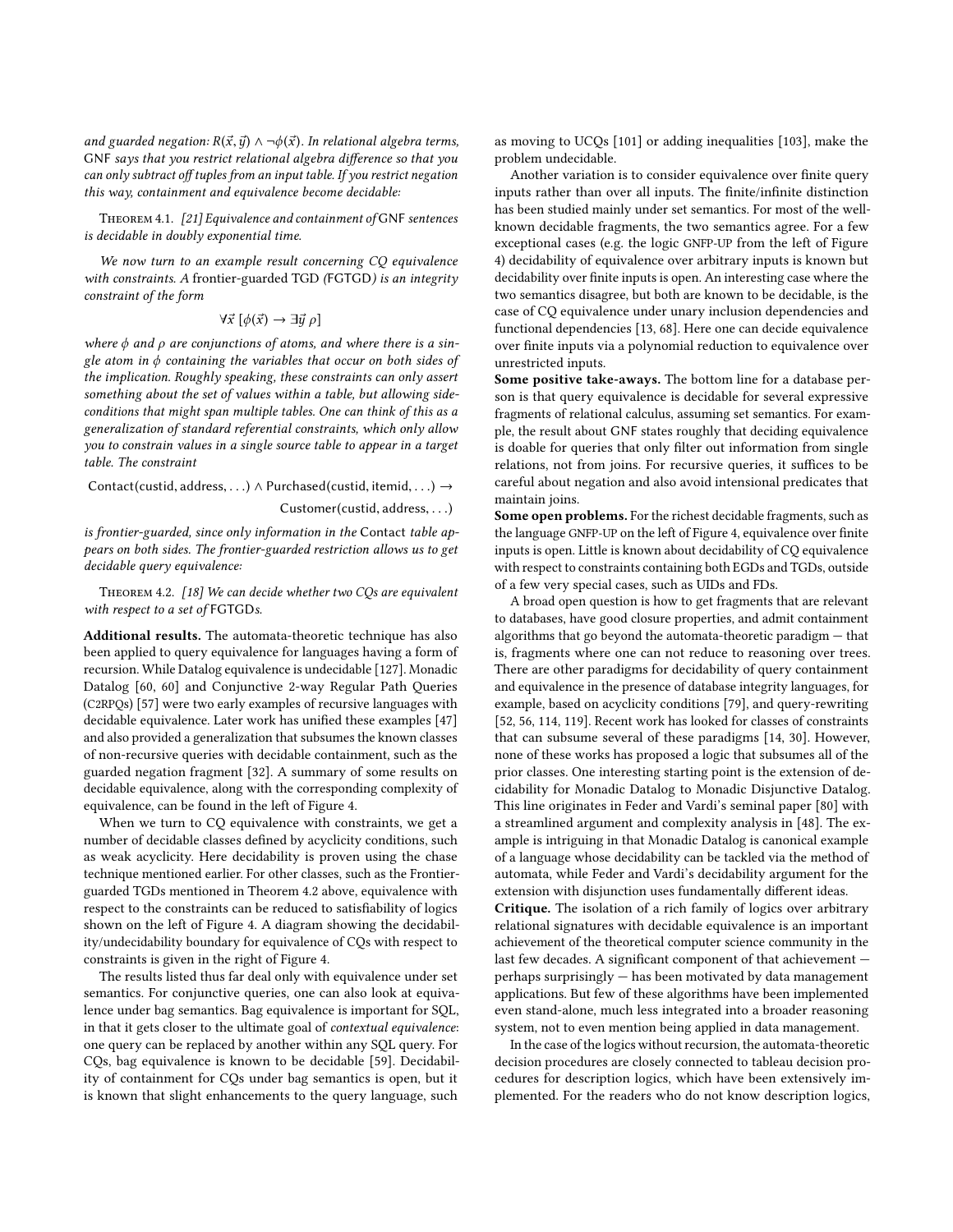<span id="page-7-0"></span>

### Figure 4: Logics classified by decidability of equivalence (Left) and Constraint languages classified by decidability of equivalence of CQs (Right)

it may be helpful to think of these as the analogous logics to the ones in Figure [4,](#page-7-0) but only for arity-two schemas. There was a brief interest in extending some of the approaches used for implementation of description logics to the guarded fragment [\[76,](#page-14-40) [84,](#page-14-41) [106\]](#page-14-42). But other than this, there has been little attention given to equivalencetesting procedures for the logics of Figure [4](#page-7-0) from the point of view of implementation.

Let's also reflect a bit on what we have learned about the different variants of equivalence and containment. I listed several results on bag containment and containment over finite structures earlier in this subsection. An obvious question is: what does it all mean? Which variant of equivalence is the appropriate one to test in a given situation? Drawing conclusions about the appropriateness of bag equivalence versus set equivalence is difficult while the main problem in the area, bag containment for CQs, is open. But in addition to not knowing an answer to the question, we lack

an understanding of what impact a positive or a negative answer might have on either optimization or verification problems related to databases. What could we do with bag containment that we can not do with bag equivalence or set containment? And if solving bag containment is not a significant next step in understanding logical simplification of richer queries, like SQL aggregates, then would constitute a plausible route to simplifying them?

The results accumulated so far do make a strong case for the superiority of equivalence over arbitrary structures to the variant that considers only finite structures. There are many languages where the unrestricted case is semi-decidable but the finite case is not, with first-order logic being the most notable. And the semantics that most theorem proving tools use is based on arbitrary structures. To the best of my knowledge, there are no languages proposed for use in databases where equivalence over finite inputs is known to be more feasible than equivalence over all inputs. But what about the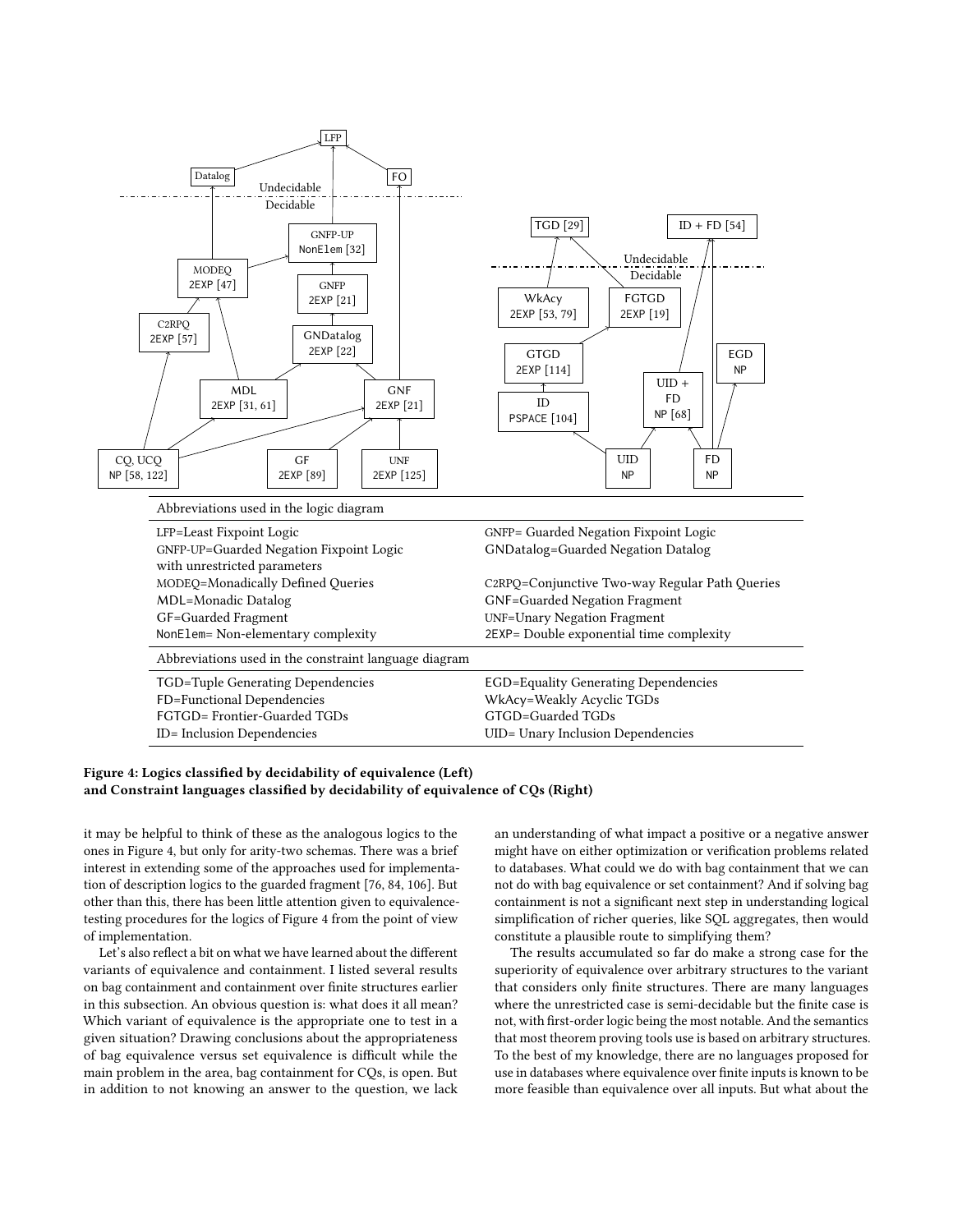loss in precision by moving to unrestricted equivalence? Will we miss important equivalences by restricting to equivalences that hold over arbitrary inputs? As mentioned earlier, in the current cases where we know how to decide equivalence, the answer is no. More generally, to date nobody has come up with compelling examples of what we lose in practice by using unrestricted equivalence, even in the cases where we do not know how to decide either notion. But there has been no experimental investigation into the issue.

## <span id="page-8-0"></span>4.2 Query minimization

The most obvious query simplification that can be done using a reasoning technique is the removal of formula components that are redundant. A conjunct  $\phi_2$  in  $\phi_1 \wedge \phi_2$  can be considered redundant if  $\phi_1 \wedge \phi_2$  is equivalent to  $\phi_1$ , and similarly for a disjunct. Both of these redundancy-elimination analyses reduce to a containment check. For Datalog, where disjunction is implicit in the syntax, redundancy of a disjunct corresponds to the ability to get rid of a rule.

Techniques developed. Minimization generally proceeds by greedily removing a rule or subformula and checking equivalence. Thus whenever we have decidability of containment, we can effectively execute a form of minimization.

How about for cases where containment is undecidable, such as general Datalog? One of the nicest pragmatic steps in this area was the development of uniform equivalence by Sagiv [\[121\]](#page-14-43). In the context of minimization, the use of uniform equivalence amounts to a simple sufficient condition for dropping a rule  $\beta := \alpha$  from a Datalog program P. One creates a database  $D_{\alpha}$  using the facts of  $\alpha$ , where variables are changed to constants. If running the pruned program  $P - \{\beta := \alpha\}$  on  $D_{\alpha}$  produces a copy of the head  $\beta$ , then the rule can be safely eliminated from the program.

SOME EXAMPLE RESULTS. A nice example of the end-to-end use of minimization is in the context of "knowledge-embedded database queries". Consider a data integration setting, where a global schema represents information available to a user, while the local data is available via web services. There are integrity constraints that capture the relationship of local and global data. To answer a query over the global schema, the EMERAC system [\[105\]](#page-14-44) first creates a Datalog program that represents the answers that can be obtained by accessing services and then reasoning using the constraints and mappings. The system optimizes this program by using minimization under uniform equivalence, as described just above. As one might expect when dealing with a Datalog program that is not hand-written, [\[105\]](#page-14-44) demonstrates that minimization has a significant impact on pruning the set of rules.

Some positive take-aways. For queries written in the languages underneath the decidability line within the left of Figure [4,](#page-7-0) we know how to eliminate redundant conjuncts or disjuncts. We can usually extend this to elimination of subqueries that are redundant when restricting to inputs satisfying integrity constraints, as long as the constraints are in languages below the decidability line on the right of Figure [4.](#page-7-0)

Some open problems. Minimization under uniform equivalence gives a non-trivial incomplete method for simplifying Datalog. But recursive queries emerging from data integration over web services and other functional interfaces [\[105\]](#page-14-44) often have redundancy that can not be detected by minimization under uniform equivalence. The last decades have seen significant progress in proof theory for recursion, but focusing on logics over arity two signatures, such as the  $\mu$ -calculus [\[12,](#page-13-13) [129,](#page-14-16) [130\]](#page-14-17). An interesting theoretical challenge is to lift this to arbitrary arity, obtaining an incomplete method for detecting redundancy for fragments of Datalog. This could be useful in the undecidable cases where the automata-theoretic method does not apply, and in expressive decidable fragments where the automata-theoretic decision procedures apply in principle but may prove impractical.

Critique. For propositional logic there is a well-developed theory of minimization dating back to the work of Quine and McCluskey in the 1950's [\[99\]](#page-14-45). Propositional minimization has rich connections to other areas of theory as well as numerous applications in practice. For propositional Horn formulas (implications of conjunctions – the propositional case of Datalog) the problem is NP-complete, and it is hard even to approximate it [\[44\]](#page-13-46). Minimization for more general propositional logic formulas was shown to be hard for the second level of the polynomial hierarchy a few years ago [\[49\]](#page-13-47). For predicate logic minimization and database query minimization there is no general theory. Instead formal problem statements and complexity analysis crop up in any number of places – e.g. Datalog minimization, minimal equivalent rewritings. And although a few papers on minimization of queries have connections to the propositional case [\[36,](#page-13-48) [123\]](#page-14-46), the relationship of propositional minimization to first-order minimization still needs to be explored in depth.

## 4.3 Reducing the set of operators

For queries  $Q$  in a fixpoint logic, an obvious notion of a structural simplification is to convert to an equivalent  $Q'$  that does not use recursion. A fundamental result of Barwise and Moschovakis [\[26\]](#page-13-49) implies that a Datalog query  $Q$  is equivalent to a relational calculus query exactly when it is *bounded*: Q is equivalent to some query  $Q'$  formed by unfolding  $Q$  a fixed number of times. Boundedness is undecidable for general Datalog queries [\[83\]](#page-14-47). But it has been shown decidable for many restricted Datalog fragments.

Instead of  $-$  or in addition to  $-$  eliminating recursion, one can simplify by eliminating the use of certain logical operators. Most of the results I know of concern eliminating negation, and thus I focus on this below.

Techniques developed. For boundedness, the automata-theoretic technique outlined in Section [3](#page-3-0) can be applied, as was the case for equivalence. For the language Monadic Datalog, one can just convert the query into an automaton that accepts tree-like models (see Figure [2\)](#page-5-0) and analyze it for cycles. In the case of the richer decidable fixpoint languages in Figure [4,](#page-7-0) instead of translating a fixpoint query  $Q$  to an automaton that computes a yes/no value from a tree, we can translate it to a *cost tree automaton*  $A_Q$ , an automaton that computes a value from a tree, by computing a number along each path and then minimizing across paths. The translation from Q to  $A_O$  has the property that Q is bounded if and only if the range of numbers that can be output by  $A_O$  is finite. The latter property (limitedness of a cost automaton) is decidable for the flavor of cost automata emerging from this translation [\[34\]](#page-13-50). See the middle of the bottom pane in Figure [2.](#page-5-0)

For eliminating negation, we can apply the final technique mentioned in Section [3,](#page-3-0) reduction of rewriting to validity testing. It turns out that a first-order query is equivalent over all inputs to a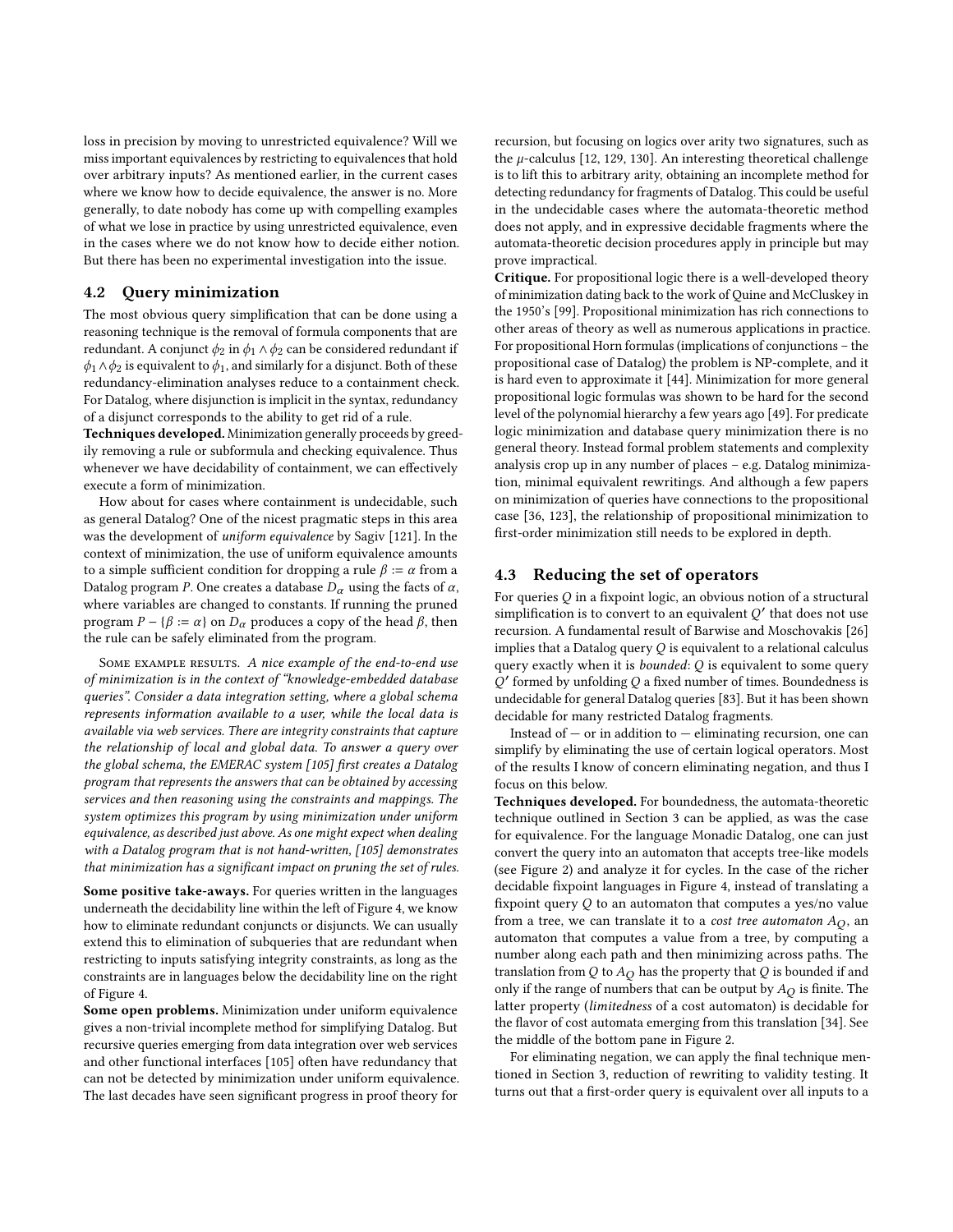formula without negation exactly when the formula is monotone: the set of satisfiers grows when the set of facts in the input increases. We can express monotonicity of a query  $Q$  by the sentence  $\phi_{\Omega}^{\text{Monotone}}$  defined as  $\forall \vec{x} [Q(\vec{x}) \wedge \wedge_R(\forall \vec{y} R(\vec{y}) \rightarrow R'(\vec{y})) \rightarrow Q'(\vec{x})]$ where  $Q'$  is formed by replacing any relations  $R$  in  $Q$  by  $R'.$  The primed and unprimed copies represent two inputs, and the implications  $R(\vec{y}) \rightarrow R'(\vec{y})$  state that the data in one input extends the data in the other Query Q is monotone if and only if the sentence data in the other. Query  $Q$  is monotone if and only if the sentence  $\phi^{\text{Monotone}}_{Q}$  is valid. The connection with rewritability is given by the following result (see, e.g., Section 2.3 of [\[41\]](#page-13-24)):

<span id="page-9-1"></span>PROPOSITION 4.3. For a first-order formula Q, the sentence  $\phi_Q^{\text{Monotone}}$  is valid if and only if Q can be rewritten to a query without negation.

The above result says nothing about how we can get the rewriting, much less about the complexity. In order to obtain the rewriting, one needs a "certificate" of validity, in the form of a proof.

<span id="page-9-0"></span>PROPOSITION 4.4. There is a polynomial time algorithm that takes as input a resolution proof of  $\phi^{\text{Monotone}}_{Q}$  and produces a rewriting of Q without negation. The same holds for a tableau proof.

A similar transformation holds in the presence of background information (e.g. integrity constraints) Σ. This variation of the technique of reduction to validity is shown in Figure [3b.](#page-5-1)

SOME EXAMPLE RESULTS. The reduction to theorem proving in Proposition [4.4](#page-9-0) provides a method to search for a rewriting without negation, one which is applicable to general first-order queries. But since first-order theorem-proving is undecidable, we will never be sure when to terminate the search. We can apply this technique to more specialized query languages where we have decidable validity problems, such as the subsets of first-order logic mentioned in Figure [4.](#page-7-0) Here is one such result, taken from [\[41\]](#page-13-24):

Proposition 4.5. If a query Q is in GNF, then  $\phi^{\text{Monotone}}_{Q}$  is in GNF, and hence we can apply the decision procedure for GNF validity mentioned in Subsection [4.1](#page-4-1) to determine whether negation can be removed from Q.

Additional results. For Monadic Datalog, boundedness was shown decidable in [\[67\]](#page-13-51). Decidability was extended to Guarded Negation Fixpoint Logic in [\[22,](#page-13-20) [45\]](#page-13-52), with the complexity likewise 2EXP [\[34\]](#page-13-50). A further extension was to the fixpoint logic GNFP-UP, which subsumes all the previous logics as well as regular path queries [\[32\]](#page-13-33). Thus for all the fixpoint logics in Figure [4](#page-7-0) where equivalence is decidable, boundedness is also decidable.

Some positive take-aways. We can determine whether recursion can be replaced by iterative inlining of some unfoldings for Datalog queries where intentional predicates do not mix data from multiple tables.

For eliminating negation, a rough bottom line is that —- in theory — we can run a theorem prover to check whether a subquery that has a NOT EXISTS in it can be rewritten to exclude such subqueries. And for many common classes of queries we can know when to give up looking for such a rewriting.

Some open problems. For languages with complex nesting of fixpoints, such as Datalog with stratified negation, the ability to convert a recursive query to a non-recursive query does not agree

with boundedness. Determining whether recursion can be eliminated in richer decidable fixpoint logics (e.g. stratified Monadic Datalog or the language GNFP of Figure [4\)](#page-7-0) appears to be connected to a similar question over logics on trees: whether one can effectively determine whether a tree automaton defines a first-order language over trees. This question has been open for decades; see [\[40,](#page-13-53) [46\]](#page-13-54) for some partial results.

Removing unnecessary negation is all well and good, but negation is not the only expensive operation. Eliminating disjunction may also be useful, but little is known about this problem. There are semantic characterizations of queries that can be rewritten without disjunction [\[107\]](#page-14-48). But I know of no results mapping the decidability line.

Little is known about the question of negation removal for fixpoint logics. Recall that the decidable logics in Figure [4](#page-7-0) include several fixpoint logics. One can check whether a formula in these logics is monotone, but it is not known whether a monotone formula can be converted to a negation-free one in the same logic. Some partial results can be obtained by combining the automata-theoretic method, the method of reduction to validity, and prior results for logics over trees. Specifically, it is known that monotone formulas can be converted to negation-free formulas for the  $\mu$ -calculus, [\[72\]](#page-13-55). This allows one to apply the automata-translation method of Section [3,](#page-3-0) with a new twist that combines it with the method of reduction to validity. The variation is shown in Figure [3b.](#page-5-1) First, we translate the formula to an automaton, and then from an automaton to a  $\mu$ -calculus formula  $Q'$ . We can determine whether  $Q'$  is monotone by forming the sentence  $\phi^{\text{Monotone}}_{Q'}$  mentioned earlier, and checking it for validity. The check is performed by converting  $\phi^{\text{Monotone}}_{Q'}$  to an automaton and then applying standard automatatheoretic tools. If the formula is monotone, we can apply [\[72\]](#page-13-55) to remove negation from the formula. We can then translate back to a relational fixpoint logic, using a translation technique originating with [\[92\]](#page-14-49) and explored further in [\[33\]](#page-13-56). This will allow us to get a negation-free formula in LFP. What is not known is whether one can perform this process staying in the logic we started with – for example, if we start with Monadic Datalog with stratified negation, can we obtain a Monadic Datalog program?

Critique. For recursive query languages the main "operator elimination" problem studied has been boundedness, which had its heyday in the 90's. With advances in ontology-based rewriting, we have more examples of recursive queries that are in need of simplification. However, some of the more recent research suggests that even when we have the option of replacing a Datalog representation with its unfolding, it might be better not to do so (see e.g. [\[87\]](#page-14-50)). Knowing a bit more about the kinds of recursive queries we might want to simplify, we should reconsider which problems really matter.

Rewriting to eliminate certain logical operators like negation and recursion is just one example of the kind of simplification analysis where the literature has produced difficult and intriguing results. In the same spirit there has been progress on a number of other problems concerning transforming a query to a more restricted form: for example, converting a CQ to an acyclic one in the presence of constraints [\[23,](#page-13-57) [24,](#page-13-58) [81\]](#page-14-51). All of these efforts suffer from the same weakness. The most compelling application of these algorithms is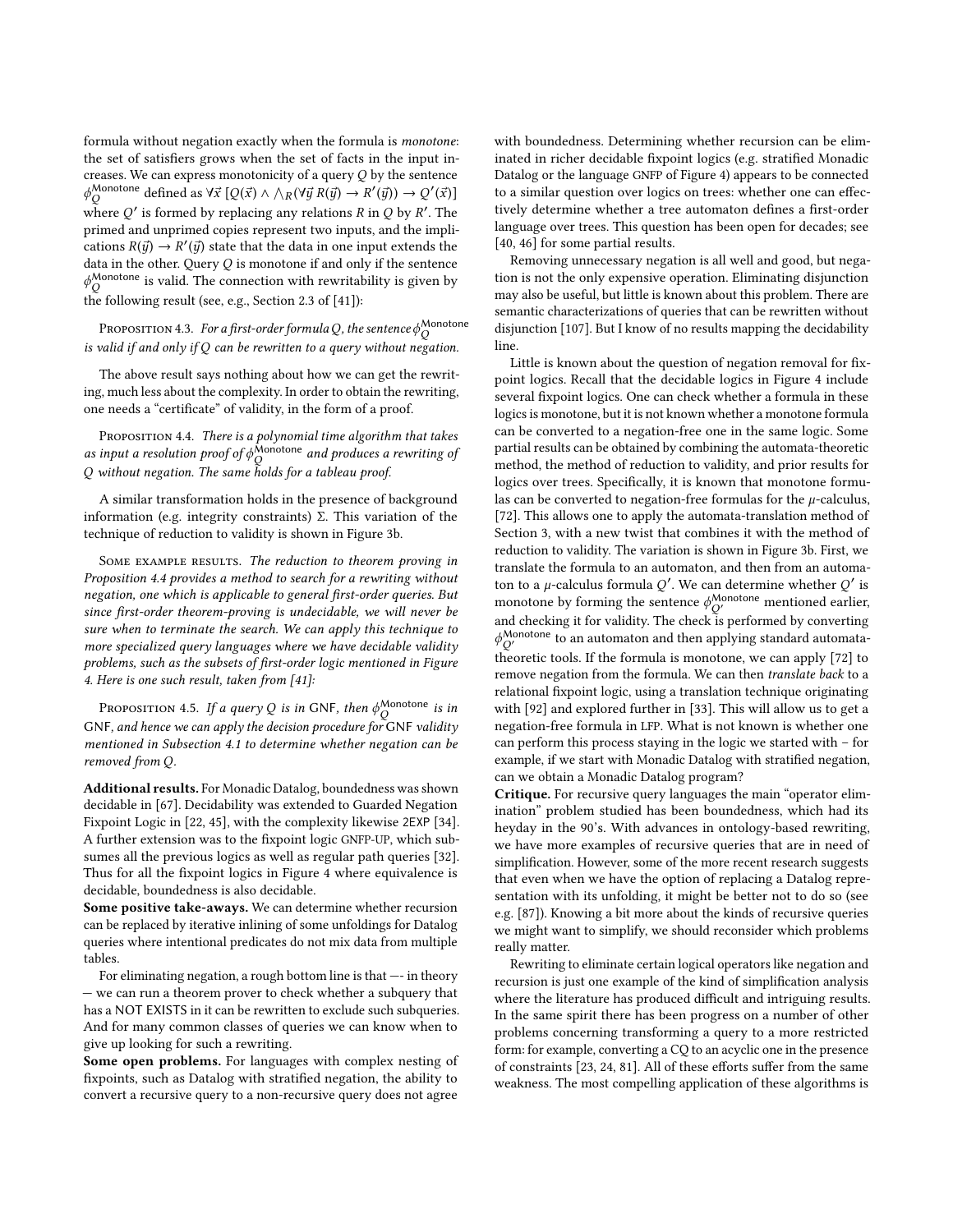in the presence of really rich constraints, which make it more likely that a query could undergo dramatic simplification. However, in the presence of such constraints the complexity of the rewriting algorithms is formidable. Further, in these cases it may be necessary to blow up the query significantly in order to get into the target language, thus negating any gain in efficiency.

#### <span id="page-10-4"></span>4.4 Changing the set of tables

Another way of making a formula simpler is the elimination of "bad" relations in favor of "good" ones. Given a formula Q and a distinguished subset of the relations  $\mathcal{T} = T_1 \dots T_n$ , we want to rewrite  $Q$  to an equivalent  $Q_{\mathcal{T}}$  using only relations in  $\mathcal{T}.$ 

Techniques developed. The technique of reduction to validity can be applied here, using the variation shown in Figure [3c.](#page-5-1) The ability to restrict to tables in  $\mathcal T$  turns out to be equivalent to  $Q$  being determined by  $\mathcal T$ : its output depends only on the contents of the tables in  $\mathcal T$ . Just by formalizing determinacy in logical terms, we see that a query  ${\mathcal Q}$  is determined by  ${\mathcal T}$  exactly when the sentence  $\phi_{Q,\mathcal{T}}^{\text{RestrictTables}}$  is valid, where  $\phi_{Q,\mathcal{T}}^{\text{RestrictTables}}$  is:

$$
\forall \vec{x} \ [Q(\vec{x}) \land \bigwedge_{T_i \in \mathcal{T}} (\forall \vec{y} \ T_i(\vec{y}) \leftrightarrow T'_i(\vec{y})) \rightarrow Q'(\vec{x})]
$$

where  $Q'$  is formed from  $Q$  by replacing all relations  $R$  by a copy R ′ . The following result is implicit in Segoufin and Vianu's work [\[126\]](#page-14-31):

<span id="page-10-0"></span>PROPOSITION 4.6. For a first-order logic formula Q,  $\phi_{Q,\mathcal{T}}^{\text{RestrictTables}}$ is valid if and only if  $Q$  can be rewritten to a first-order query using only relations in  $T$ .

Again, the rewriting can be extracted from a certificate (see, for example [\[36\]](#page-13-48)):

<span id="page-10-1"></span>PROPOSITION 4.7. There is a polynomial time algorithm that given a tableau proof of  $\phi_{Q,\mathcal{T}}^{\text{RestrictTables}}$ , produces a rewriting of Q using<br>relations in T. The same holds for a resolution proof relations in  $T$ . The same holds for a resolution proof.

This transformation can be modified for a set of integrity constraints Σ. We can produce sentence  $\phi^{\text{RestrictTables}}_{Q, \mathcal{T}, \Sigma}$  defined as

$$
\forall \vec{x} \left[ \Sigma \wedge \Sigma' \wedge Q(\vec{x}) \wedge \bigwedge_{T_i \in \mathcal{T}} (\forall \vec{y} \; T_i(\vec{y}) \leftrightarrow T'_i(\vec{y})) \rightarrow Q'(\vec{x}) \right]
$$

where  $\Sigma'$  is formed from  $\Sigma$  by changing each relation to its primed<br>copy and similarly for  $O'$ copy, and similarly for Q ′ .

<span id="page-10-2"></span>PROPOSITION 4.8. For any first-order logic formula Q, the sentence  $\phi_{Q,\mathcal{T},\Sigma}^{\text{RestrictTables}}$  is valid if and only if there is a query  $Q_{\mathcal{T}}$  using only  $Q_{Q,\mathcal{T},\Sigma}$  that is equivalent to 0 on all inputs satisfying  $\Sigma$ relations in  $\mathcal T$  that is equivalent to Q on all inputs satisfying  $\Sigma$ .

A case of particular interest is where the constraints  $\Sigma$  consist of view definitions for each  $T_i$ : sentences defining each  $T_i \in \mathcal{T}$  as a query over relations not in  $\mathcal T$ . Then specializing the results above we get a reduction of view-rewriting to validity checking:

<span id="page-10-3"></span>PROPOSITION 4.9. Given views  $V$  associated with view definitions in relational calculus and a first-order logic formula Q we can form a sentence  $\phi_{Q,V}^{\text{RestrictView}}$  which is valid if and only if there is a query<br>Oar equivalent to Q using only the views in V  $Q_V$  equivalent to Q using only the views in  $V$ .

SOME EXAMPLE RESULTS. We can make use of the reductions in Proposition [4.6,](#page-10-0) [4.7,](#page-10-1) and [4.8](#page-10-2) for each of the main decidable languages in Figure [4.](#page-7-0) Using these we can determine whether a query can be rewritten to use a specific set of tables, where equivalence could be relative to a set of nicely-behaved integrity constraints.

To apply this to views, we need a class of views for which the corresponding constraints expressing the view definitions are in a nice class. Here is one interesting case:

Theorem 4.10. [\[20\]](#page-13-59) If we have a set of CQ views where all free variables sit in a single query atom, then we can determine whether a conjunctive query can be rewritten with respect to the views.

Additional results. Proposition [4.9](#page-10-3) provides a reduction of view rewriting to theorem proving. Unfortunately, even in the case where the views  $V$  and the queries  $Q$  are given by CQs, the corresponding formula  $\phi_O^{\text{RestrictViews}}$  is not in a decidable fragment of first-order Formula  $\varphi_{Q,\mathcal{V}}$  is not in a decidence fragment of first-order<br>logic. In fact, a recent fundamental result places a sharp limit on what one can do in terms of solving rewriting problems automatically. Gogacz and Marcinkowski [\[86\]](#page-14-52) showed that we can not decide whether a CQ is first-order rewritable with respect to a set of CQ views. In contrast, if  $Q$  and  $\mathcal V$  are CQs and we further require that the rewriting is monotone, then  $\phi_{Q,\gamma}^{\text{RestrictViews}}$  lies in a decidable fragment. This corresponds to CO-rewritability of O with respect fragment. This corresponds to CQ-rewritability of Q with respect to the views, proven decidable by Levy, Mendelzon, Sagiv, and Srivastava [\[112\]](#page-14-53).

Some open problems. As with negation removal, the question of deciding rewriting using only a given set of tables or views for queries in the main standard decidable fixpoint logics, such as Monadic Datalog, is open to the best of my knowledge. Some partial results for regular path queries can be found in [\[82\]](#page-14-54).

Another issue for this transformation concerns query safety, one of the key distinctions between "database logic" and "classical logic" mentioned in Section [2.](#page-1-0) The transformation that takes a proof of validity for  $\phi_O^{\text{RestrictTables}}$  and produces a rewriting Q' proof of validity for  $\varphi_{Q, \mathcal{T}, \Sigma}$  and produces a fewfitting  $\varphi$  works fine when Q is a boolean query, since no safety issues crop up. It also produces safe rewritings when Σ is a set of TGDs or TGDs with disjunction, and thus in particular when Σ defines each table in  $T$  using a CQ or a UCQ. For more general first-order logic sentences as Σ, applying this transformation can produce an unsafe query. What is needed are further conditions on the proof of validity that guarantee that the corresponding formula produced by interpolation is safe.

The algorithm described in Proposition [4.9](#page-10-3) gives a semi-decision procedure for determining FO-rewritability of a query with respect to views. For general CQ views, one cannot expect more. But our understanding of the exact decidability line is in a very primitive state. The results of Gogacz and Marcinkowski mentioned above show that the problem is undecidable for general CQ views, and yet it is very difficult to identify the "hard cases": the family of examples in [\[86\]](#page-14-52) takes pages to describe. Given this, it is surprising that so few decidable subcases have been identified to date.

Critique. An instance of rewriting to restrict tables is view-based rewriting, which is perhaps the only algorithmic problem discussed in this section where there are substantial implementations, including in commercial systems.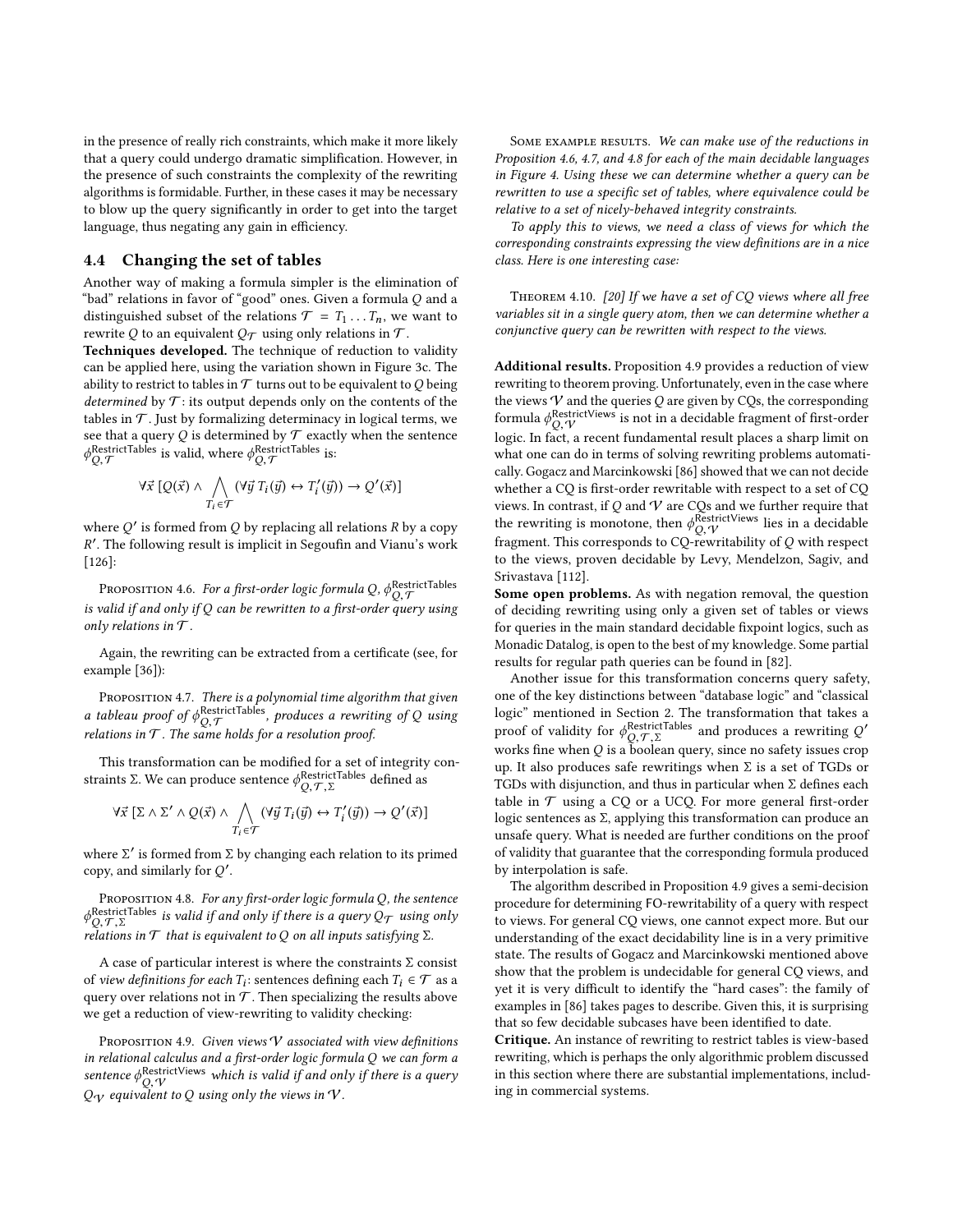The more general approach outlined above, via calls to a reasoner, has an advantage in scope. It can be applied to arbitrary first-order queries and views, given a call to a general-purpose reasoner. And it can be applied with termination guarantees for restricted queries and views (those for which the validity problem for  $\phi_O^{\text{RestrictTables}}$  is and views (those for which the vandity problem for  $\varphi_{Q,\mathcal{V}}$  is decidable). But the case for general first-order views is problematic in practice. To mention just one difficulty, commercial systems have little support for views beyond CQs.

Aggregate views are the focus of many data warehousing tools. The problem of rewriting aggregate queries with respect to views has received some attention from the research community, including in-depth complexity analyses as well as special-purpose algorithms [\[11,](#page-13-60) [66\]](#page-13-61). But it is not clear what role broader reasoning tools can play there. Going back to the discussion prior to Figure [1,](#page-3-1) recall that I had mentioned the lack of tools that support reasoning for aggregate logics. In fact, there are few logics with aggregation over arbitrary arity relational schemes where we have even obtained decidability of containment in theory.

## 4.5 Rewriting exploration

Query minimization, discussed in Subsection [4.2](#page-8-0) was a "local" query simplification technique that could make use of a reasoner. There is a more global approach to query simplification that can make use of equivalence and containment checks, as well as the rewriting techniques of the previous two subsections. It consists of exploring equivalent queries: one enumerates queries  $Q^*$  equivalent to Q, perhaps focusing on queries with special properties, such as a distinguished set of operators or tables. The goal is to find a query that is better than  $Q$  in some respect. Of course, there is vast research on how to do this for join queries in the absent of constraints, and also for variants such as outer-joins and group-joins [\[117\]](#page-14-55). But reasoning-based techniques give an opportunity to do it for relational calculus queries, even in the presence of rich constraints. This enumeration could be done on top of another query optimizer, or could plug into a query optimization framework that can generate requests for such queries. Interfaces that include such requests are components of a number of optimizers [\[94,](#page-14-56) [128\]](#page-14-57), although in traditional frameworks this exploration is done via rewrite rules. The advantage, in principle, for using a more general technique for exploring logically equivalent queries is that one need not restrict to applying algebraic rules that just transform a query locally (e.g. commuting conjunctions).

Techniques developed. One obvious method to explore the space of equivalent queries is "generate-and-check". We enumerate queries  $Q^*$  that are consequences of  $Q$  and then check each generated  $Q^*$  to see if it is in fact equivalent to Q. The most well-known instance of generate-and-check is the chase and backchase (C&B) developed by Tannen, Popa, and Deutsch [\[77,](#page-14-58) [120\]](#page-14-59), which applies in the setting of specialized constraints: dependencies with terminating chase. The C&B generates consequences of  $Q$  and then enumerates conjunctions of consequences satisfying certain additional conditions: e.g. if our goal is to rewrite with respect to views, we will conjoin only consequences that use view predicates. The generation of consequences uses the chase algorithm mentioned in Section [3.](#page-3-0) Given a set of consequences A of the appropriate form, we check A for equivalence with Q, which again involves generating consequences

of A using the chase algorithm. For dependencies where the chase process terminates, the consequence-generation process can be instrumented to allow the checking stage to be heavily optimized. For example, one can exploit the sharing between the computation done in checking different sets of consequences, and also the sharing between the computation done in the checking stage and that performed in generating consequences [\[100\]](#page-14-60).

For enumerating equivalent rewritings for more general queries, or for enumerating rewritings CQ queries in the presence of constraints that are more general than TGDs, an alternative is to apply one of the reductions from rewriting to validity that were mentioned earlier in this section. For example, we can choose a set of target tables  $\mathcal T$  and enumerate formulas  $\mathcal Q_{\mathcal T}$  over  $\mathcal T$  that are equivalent to  $Q$  modulo constraints  $\Sigma$ , by enumerating proofs of the sentence  $\phi_{O}^{\text{RestrictTables}}$  discussed in Subsection [4.4.](#page-10-4) If we are interested in  $\psi_{Q,\mathcal{T},\Sigma}$  and discussed in ourselection 4.4. If we are interested in exploring negation-free queries  $Q_{\mathcal{T}}$ , we can get a corresponding sentence whose proofs generate negation-free rewritings.

SOME EXAMPLE RESULTS. The C&B is developed in a number of papers, although the closet thing I know to an available implementation of it is the PDQ system [\[5\]](#page-13-62), which deals with cost-based exploration of rewritings over access patterns.

The more general enumeration approach via reduction to validity is discussed in [\[41,](#page-13-24) [42,](#page-13-26) [131\]](#page-14-29). Implementations of the approach have been developed by Toman and Weddell [\[98,](#page-14-61) [132\]](#page-14-62) as well as [\[36\]](#page-13-48).

Some positive take-aways. Given a query we can enumerate rewritings that are equivalent in the presence of background knowledge, even when the queries are complex (e.g with negation) and even when the background knowledge is in a rich language. We can impose additional constraints on the kinds of rewritings we want to explore – the tables used or the logical operators allowed. Some open problems. Traditional algebraic simplification focuses on transformations that are thought to be "clear wins" – for example, pushing selections or projections through joins. The main advantage of more general simplification techniques is that they can find equivalent queries which differ radically in structure from the input query. But this is also a major disadvantage, since one has no guarantee that the rewritten query is an improvement over the original. While any query optimization technique requires cost estimation as a component, these more "global" transformations put more of a burden on it. Surprisingly, the problem of cost and size estimation has not received much formal treatment from the database theory community. Consider one of the most basic problems: estimating the worst-case size of a conjunctive query, given upper bound information on the constituent relations. The complexity of this problem (e.g. for a fixed query) is, to the best of my knowledge, open, although Atserias, Grohe, and Marx [\[16\]](#page-13-63) provides a lower bound on the combined complexity.

Critique. Exploration frameworks based on the reduction to validity checking can be considered as a synthesis technology, which starts with a query that has no obvious implementation at all, and finds a rewriting that is implementable. They can also be seen as an optimization technology that starts with a query that is implementable, and looks for an equivalent one that performs better. These two modes correspond roughly to the two variations of the results I have mentioned using the method of reduction-to-validity: for example, compare Proposition [4.3](#page-9-1) and Proposition [4.4.](#page-9-0)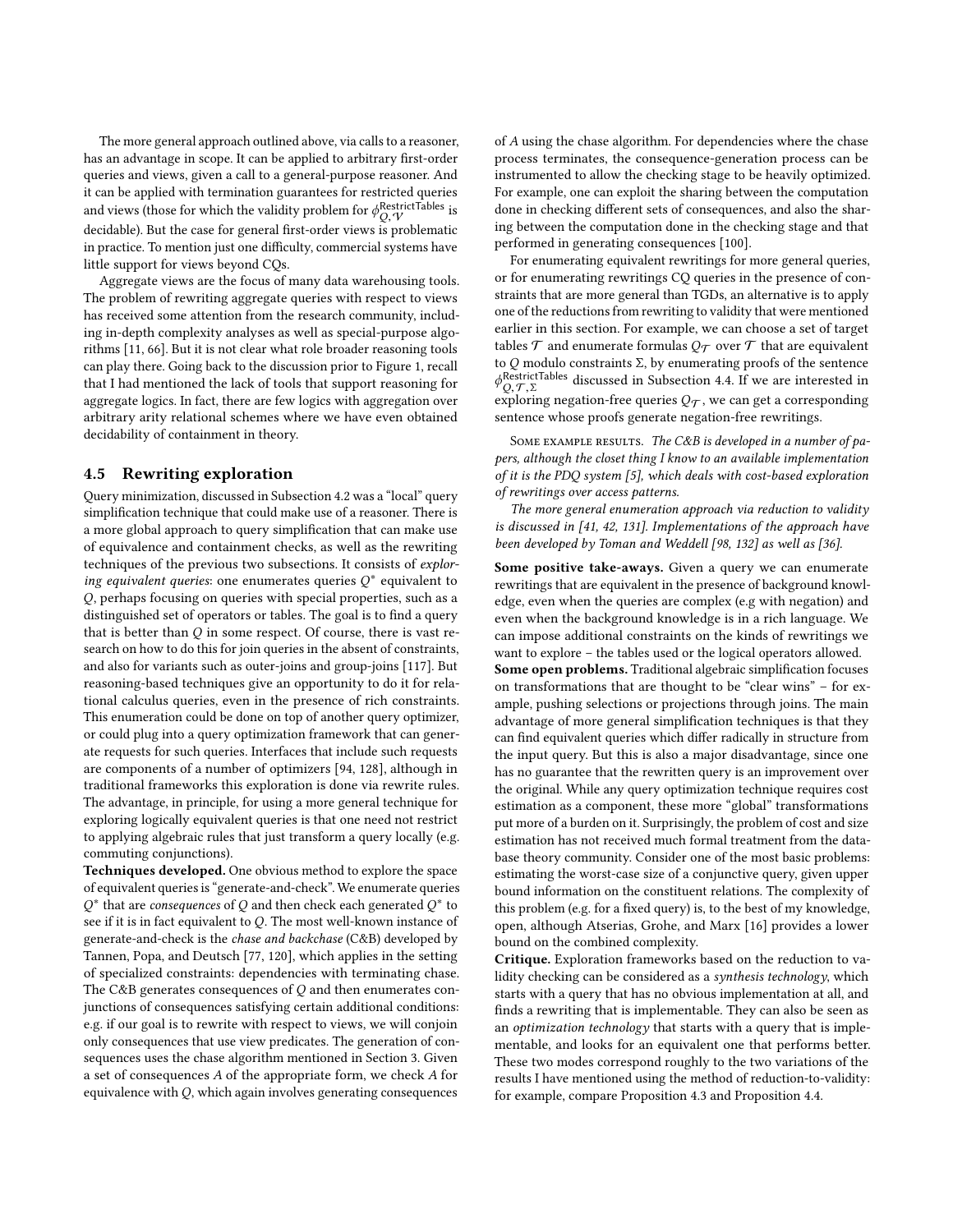For an example of synthesis, the PDQ system of [\[37–](#page-13-64)[39\]](#page-13-65) takes as input a query written on top of an integrated schema, connected to web services via constraints. It will decide whether there is a plan that implements the query. A limitation of this technique in a data integration setting is that the notion of "exact reformulation" that it demands is extremely strong. Systems based on the more common certain answer semantics (e.g. as in LAV data integration [\[111\]](#page-14-63)) arguably lead to more natural specification of mappings.

Let me turn to the use of exploration based on the reduction to validity as an optimization technology. The main limitation here is that it requires exploring many proofs of the formula produced by the reduction. That is, we must consider many proofs of  $\phi_O^{\rm RestrictTables}$  $\alpha_{Q,\mathcal{T},\Sigma}$  or its analogs with access patterns and/or monotonicity requirements. Thus for optimization we do not have a reduction to a validity check; rather we need a proof iterator API that can enumerate proofs of validity of a sentence. In fact, it can be shown, assuming standard complexity hypotheses, that finding good rewritings is strictly harder than validity testing [\[36\]](#page-13-48). As a practical matter, theorem provers do not offer these APIs, and it is non-trivial to adapt implementations of standard tools to provide them. In the case where the constraints are TGDs with terminating chase, the space of possible proofs can be compactly represented and instrumented, which facilitates easier enumeration of possible rewritings; this is exploited in the C&B [\[77,](#page-14-58) [100,](#page-14-60) [120\]](#page-14-59). Beyond this setting, efficiently navigating the proof space is a daunting challenge.

# <span id="page-12-0"></span>5 SOME COMMON SIGHTINGS ON THE TOUR

The main message of the tour of prior work is: some hard problems have been solved, interesting and sophisticated techniques have been developed. But in terms of our initial question of what reasoners can do for database queries, the best answer would probably be: we don't know. I warned in the introduction that this paper would not end with a bold program. There will be no attempt to answer any of the questions I have raised in the critiques of earlier work given in the previous section. Instead I will wrap up by proposing some non-technical lessons that we can take away from the tour.

The starting point for this work was the "logic revolution" mentioned in the introduction. Recall that this referred to progress in computational logic on several fronts, each going far beyond foundational studies. Researchers have been building platforms that experimentalists can tinker with, developing standards (e.g. for syntax), and constructing a wide range of benchmarks and experimental methodologies. SMT solvers do it, [\[25,](#page-13-66) [73\]](#page-14-64), interactive theorem provers do it [\[2,](#page-13-7) [75\]](#page-14-5); even modal logicians do it [\[1\]](#page-13-67).

Reasoning for query evaluation is markedly different in all of these respects. Groups working on logic and data management have often built experimental prototypes, but these have not become platforms. Recently there has been the slightest sign of progress: tools for chasing [\[85\]](#page-14-65), reformulation [\[5\]](#page-13-62) and verifying equivalence [\[62\]](#page-13-14) are currently available. What is lacking is a broad software platform for experimenting with logic and databases – not just checking for equivalence, but also trying out logical simplifications and seeing how they impact runtime in a DBMS.

For most of the constraint languages and all of the logic-based query languages mentioned earlier, there is no standard syntax. This is true even for the most basic and widely-studied ones, such as Datalog. There have been a few benchmarking activities around dependencies [\[15,](#page-13-68) [35\]](#page-13-69), while [\[35\]](#page-13-69) looked at some rudimentary methodological questions around benchmarking in this area, such as what exactly one would want to measure. But these efforts only deal with a few reasoning-related problems. Further they rely on synthetic data, synthetic integrity constraints, and synthetic queries. And unlike the synthetic generators used in database systems, the generation techniques have no basis in any intuition or experience concerning what we can expect in practice or what the current state of tools can handle — because currently we do not have any intuition and we do not have any experience. The situation in logicbased research for the semantic web should be both a sobering comparison and also an inspiration. The standardization of the ontology language OWL [\[27\]](#page-13-70) had a dramatic impact on research in description logics. The existence of these standards spurred the creation of benchmarks that feature real constraints, realistic queries, and even real datasets [\[137\]](#page-14-66). An often-repeated refrain in many fields is "we need (more, better) standards/benchmarks". But in the case of reasoning with database queries, the lack of activity is at another level of urgency, and is perhaps symptomatic of the lack of consensus concerning the goals of the research program.

It is also worth noting the way other computational logic communities deal with the gap between the "pure" logic-based formalisms that exactly match the theory and the languages used in practice. The distinction between real database languages and the logics that we currently know how to analyze is really quite a chasm: the spacing in the crude diagram of Figure [1](#page-3-1) is intended to highlight the distance between the two. And even restricting attention to the logic side of the diagram, our tour identified a number of disconnects between the solutions offered and the problems that motivated them. Gaps between academic work and reality always exist. But in other areas the understanding of these gaps, and the effort expended in bridging them, has increased proportionally with the growth of the underlying theory. Hopefully reasoning with query languages will move towards a better balance in this respect.

#### <span id="page-12-1"></span>6 CONCLUSION

Reasoning in databases is in a curious state. We have a multitude of interesting results – the references of this paper contain only a small fraction! Some of them are undeservedly obscure, as the community has moved on to other topics and left them behind. Many of them are well-known, but few researchers could say what the consequences of them might be for data management — or for anything else.

The only conclusion of this paper is a modest one. The rapid progress of reasoning systems outside of data management is a great opportunity to revisit these topics and reflect: consolidate what we know, acknowledge what we don't know or haven't explored yet, look at what these other reasoning communities did right which we can emulate, and begin a community effort to address the gaps. We should also look at what these other communities could use from our trove of prior results and techniques.

Throughout the history of this topic, papers have deferred much of this effort — particularly on the practical side — "for future work". Hopefully the future will arrive shortly.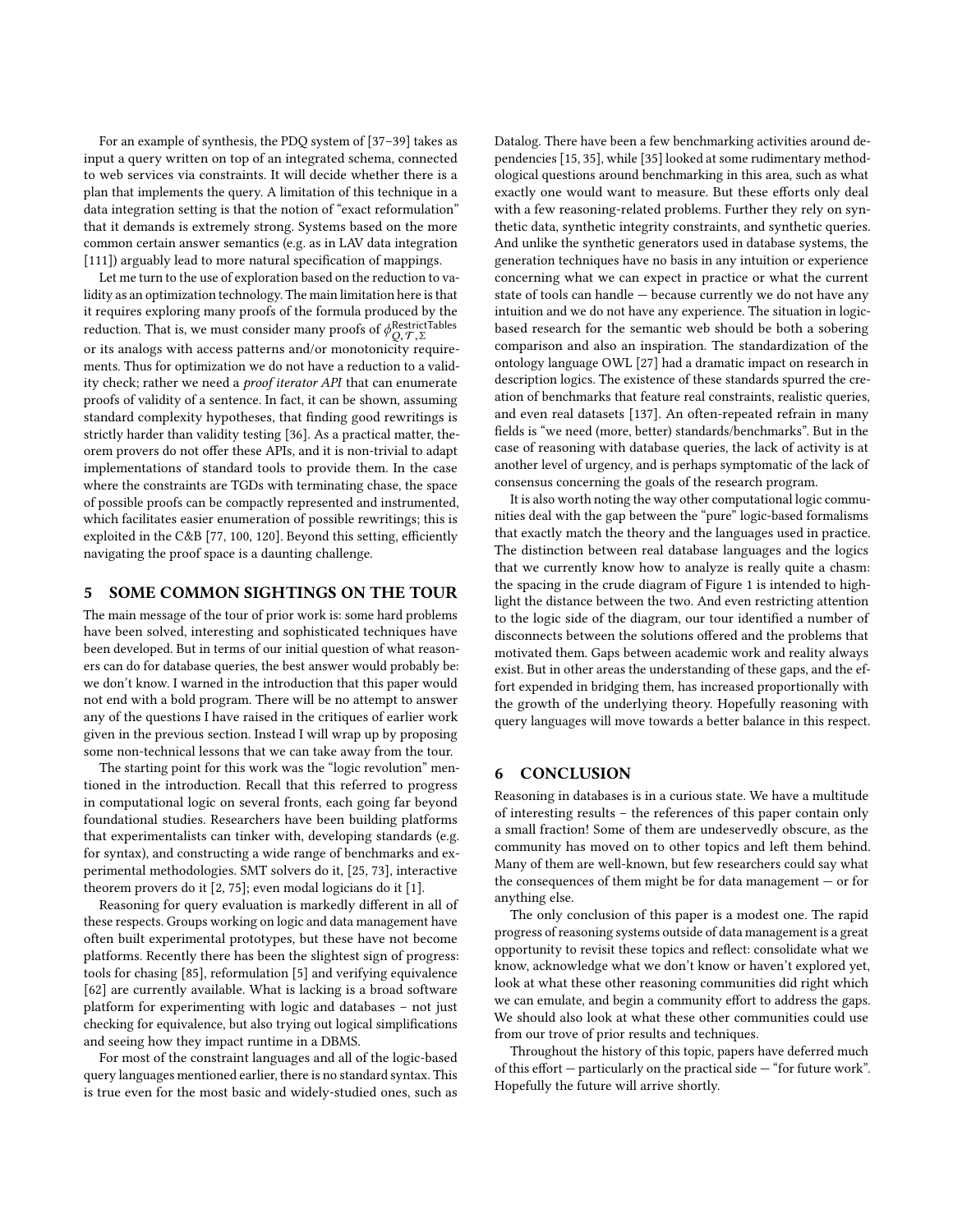Acknowledgements. I want to express my deep gratitude to Marcelo Arenas, Michaël Cadilhac, Phokion Kolaitis, Dan Olteanu, and Victor Vianu for extensive feedback on this work. The research was supported by EPSRC grants EP/M005852/1, EP/N014359/1, and EP/L012138/1.

#### REFERENCES

- <span id="page-13-67"></span>[1] COOL- the Coalgebraic Ontology Logic Reasoner. [cal8.cs.fau.de/redmine/](cal8.cs.fau.de/redmine/projects/cool) [projects/cool.](cal8.cs.fau.de/redmine/projects/cool)
- <span id="page-13-7"></span>[2] Coq theorem prover. [coq.inria.fr.](coq.inria.fr)
- <span id="page-13-16"></span>DLVSYSTEM. [www.dlvsystem.com.](www.dlvsystem.com)
- <span id="page-13-12"></span>[4] The leanCoP theorem prover. [www.leancop.de.](www.leancop.de)
- <span id="page-13-62"></span>[5] PDQ. Available at [www.cs.ox.ac.uk/projects/pdq/home.html.](www.cs.ox.ac.uk/projects/pdq/home.html)
- <span id="page-13-17"></span>[6] Semmle. [semmle.com.](semmle.com)
- <span id="page-13-6"></span>[7] TPTP. [www.cs.miami.edu/~tptp.](www.cs.miami.edu/~tptp)
- <span id="page-13-10"></span>[8] PODS reflections workshop, 2013. [www.sigmod.org/2013/pods\\_reflections.](www.sigmod.org/2013/pods_reflections.shtml) [shtml.](www.sigmod.org/2013/pods_reflections.shtml)
- <span id="page-13-9"></span>[9] S. Abiteboul, M. Arenas, P. Barceló, M. Bienvenu, D. Calvanese, C. David, R. Hull, E. Hüllermeier, B. Kimelfeld, L. Libkin, W. Martens, T. Milo, F. Murlak, F. Neven, M. Ortiz, T. Schwentick, J. Stoyanovich, J. Su, D. Suciu, V. Vianu, and K. Yi. Research directions for principles of data management. SIGMOD Record, 45(4):5– 17, 2016.
- <span id="page-13-27"></span>[10] S. Abiteboul, R. Hull, and V. Vianu. Foundations of Databases. Addison-Wesley, 1995.
- <span id="page-13-60"></span>[11] F. N. Afrati and R. Chirkova. Selecting and using views to compute aggregate queries. JCSS, 77(6):1079–1107, 2011.
- <span id="page-13-13"></span>[12] B. Afshari and G. E. Leigh. Cut-free completeness for modal mu-calculus. In LICS, 2017.
- <span id="page-13-35"></span>[13] A. Amarilli and M. Benedikt. Finite open-world query answering with number restrictions. In LICS, 2015.
- <span id="page-13-38"></span>[14] M. Arenas, G. Gottlob, and A. Pieris. Expressive languages for querying the semantic web. In PODS, 2014.
- <span id="page-13-68"></span>[15] P. C. Arocena, B. Glavic, R. Ciucanu, and R. J. Miller. The iBench integration metadata generator. In VLDB, 2015.
- <span id="page-13-63"></span>[16] A. Atserias, M. Grohe, and D. Marx. Size bounds and query plans for relational joins. SIAM J. Comp., 42(4), 2013.
- <span id="page-13-5"></span>[17] F. Baader, D. Calvanese, D. L. McGuinness, D. Nardi, and P. F. Patel-Schneider, editors. The Description Logic Handbook: Theory, Implementation, and Applications. Cambridge University Press, 2003.
- <span id="page-13-30"></span>[18] J.-F. Baget, M.-L. Mugnier, S. Rudolph, and M. Thomazo. Walking the complexity lines for generalized guarded existential rules. In IJCAI, 2011.
- <span id="page-13-42"></span>[19] J.-F. Baget, M.-L. Mugnier, S. Rudolph, and M. Thomazo. Walking the complexity lines for generalized guarded existential rules. In IJCAI, 2011.
- <span id="page-13-59"></span>[20] V. Bárány, M. Benedikt, and B. ten Cate. Rewriting guarded negation queries. In MFCS, 2013.
- <span id="page-13-29"></span>[21] V. Bárány, B. t. Cate, and L. Segoufin. Guarded negation. JACM, 62(3), 2015.
- <span id="page-13-20"></span>[22] V. Bárány, B. ten Cate, and M. Otto. Queries with guarded negation. In VLDB, 2012.
- <span id="page-13-57"></span>[23] P. Barceló, G. Gottlob, and A. Pieris. Semantic acyclicity under constraints. In PODS, 2016.
- <span id="page-13-58"></span>[24] P. Barceló, A. Pieris, and M. Romero. Semantic optimization in tractable classes of conjunctive queries. SIGMOD Record, 46(2):5–17, Sept. 2017.
- <span id="page-13-66"></span>[25] C. Barrett, C. L. Conway, M. Deters, L. Hadarean, D. Jovanović, T. King, A. Reynolds, and C. Tinelli. CVC4. In CAV, 2011.
- <span id="page-13-49"></span>[26] J. Barwise and Y. Moschovakis. Global inductive definability. Journal of Symbolic Logic, 43(3):521–534, 1978.
- <span id="page-13-70"></span>[27] S. Bechhofer, F. van Harmelen, J. Hendler, I. Horrocks, D. L. McGuinness, P. F. Patel-Schneider, and L. A. Stein. OWL Web Ontology Language reference. W3C Recommendation, 2004. Available at [http://www.w3.org/TR/owl-ref/.](http://www.w3.org/TR/owl-ref/)
- <span id="page-13-18"></span>[28] C. Beeri and R. Ramakrishnan. On the Power of Magic. Journal of Logic Programming, 10(3&4):255–299, 1991.
- <span id="page-13-45"></span>[29] C. Beeri and M. Y. Vardi. The implication problem for data dependencies. In ICALP, 1981.
- <span id="page-13-39"></span>[30] L. Bellomarini, G. Gottlob, A. Pieris, and E. Sallinger. Swift logic for big data and knowledge graphs. In IJCAI, 2017.
- <span id="page-13-41"></span>[31] M. Benedikt, P. Bourhis, and P. Senellart. Monadic Datalog containment. In ICALP, 2012.
- <span id="page-13-33"></span>[32] M. Benedikt, P. Bourhis, and M. Vanden Boom. A step up in expressiveness of decidable fixpoint logics. In LICS, 2016.
- <span id="page-13-56"></span>[33] M. Benedikt, P. Bourhis, and M. Vanden Boom. Characterizing definability in decidable fixpoint logics. In ICALP, 2017.
- <span id="page-13-50"></span>[34] M. Benedikt, T. Colcombet, B. ten Cate, and M. Vanden Boom. The complexity of boundedness for guarded logics. In LICS, 2015.
- <span id="page-13-69"></span>[35] M. Benedikt, G. Konstantinidis, G. Mecca, B. Motik, P. Papotti, D. Santoro, and E. Tsamoura. Benchmarking the chase. In PODS, 2017.
- <span id="page-13-48"></span>[36] M. Benedikt, E. V. Kostylev, F. Mogavero, and E. Tsamoura. Reformulating queries: Theory and practice. In IJCAI, 2017.
- <span id="page-13-64"></span>[37] M. Benedikt, J. Leblay, and E. Tsamoura. PDQ: Proof-driven query answering over web-based data. In VLDB, 2014.
- [38] M. Benedikt, J. Leblay, and E. Tsamoura. Querying with access patterns and integrity constraints. In VLDB, 2015.
- <span id="page-13-65"></span>[39] M. Benedikt, R. Lopez-Serrano, and E. Tsamoura. Biological web services: Integration, optimization, and reasoning. In IJCAI-BAI, 2016.
- <span id="page-13-53"></span>[40] M. Benedikt and L. Segoufin. Regular tree languages definable in FO and in  $F$ FO $_{mod}$ . TOCL, 11(1):4:1–4:32, 2009.<br>[41] M. Benedikt, B. ten Cate, J. Leblay, and E. Tsamoura. *Generating Plans from Proofs*:
- <span id="page-13-24"></span>the Interpolation-based Approach to Query Reformulation. Morgan Claypool, 2016.
- <span id="page-13-26"></span>[42] M. Benedikt, B. ten Cate, and E. Tsamoura. Generating plans from proofs. In TODS, 2016.
- <span id="page-13-8"></span>[43] Y. Bertot and P. Castran. Interactive Theorem Proving and Program Development: Coq'Art The Calculus of Inductive Constructions. Springer, 1st edition, 2010.
- <span id="page-13-46"></span>[44] A. Bhattacharya, B. DasGupta, D. Mubayi, and G. Turán. On approximate horn formula minimization. In ICALP, 2010.
- <span id="page-13-52"></span>[45] A. Blumensath, M. Otto, and M. Weyer. Decidability results for the boundedness problem. Logical Methods in Computer Science, 10(3), 2014.
- <span id="page-13-54"></span>[46] M. Bojańczyk and L. Segoufin. Tree languages defined in first-order logic with one quantifier alternation. Logical Methods in Computer Science, 6(4), 2010.
- <span id="page-13-32"></span>[47] P. Bourhis, M. Krötzsch, and S. Rudolph. Reasonable highly expressive query languages. In IJCAI, 2015.
- <span id="page-13-40"></span>[48] P. Bourhis and C. Lutz. Containment in Monadic Disjunctive Datalog, MMSNP, and expressive description logics. In KR, 2016.
- <span id="page-13-47"></span>[49] D. Buchfuhrer and C. Umans. The complexity of boolean formula minimization. JCSS, 77(1):142–153, 2011.
- <span id="page-13-3"></span>[50] D. Bursztyn, F. Goasdoué, and I. Manolescu. Reformulation-based query answering in RDF: alternatives and performance. In VLDB, 2015.
- <span id="page-13-4"></span>[51] D. Bursztyn, F. Goasdoué, and I. Manolescu. Teaching an RDBMS about ontological constraints. In VLDB, 2016.
- <span id="page-13-37"></span>[52] A. Calì, G. Gottlob, and A. Pieris. Advanced processing for ontological queries. In VLDB, 2010.
- <span id="page-13-44"></span>[53] A. Calì, G. Gottlob, and A. Pieris. Query answering under non-guarded rules in Datalog+/-. In Web Reasoning and Rule Systems, 2010.
- <span id="page-13-43"></span>[54] A. Calì, D. Lembo, and R. Rosati. On the decidability and complexity of query answering over inconsistent and incomplete databases. In PODS, 2003.
- <span id="page-13-2"></span>[55] D. Calvanese, B. Cogrel, S. Komla-Ebri, R. Kontchakov, D. Lanti, M. Rezk, M. Rodriguez-Muro, and G. Xiao. Ontop: Answering SPARQL queries over relational databases. Semantic Web, 8(3):471–487, 2017.
- <span id="page-13-1"></span>[56] D. Calvanese, G. De Giacomo, D. Lembo, M. Lenzerini, and R. Rosati. Tractable Reasoning and Efficient Query Answering in Description Logics: The DL-Lite Family. Journal of Automated Reasoning, 39(3):385–429, 2007.
- <span id="page-13-31"></span>[57] D. Calvanese, G. De Giacomo, and M. Y. Vardi. Decidable containment of recursive queries. Theoretical Computer Science, 336(1):33–56, May 2005.
- <span id="page-13-28"></span>[58] A. K. Chandra and P. M. Merlin. Optimal implementation of conjunctive queries in relational data bases. In STOC, 1977.
- <span id="page-13-34"></span>[59] S. Chaudhuri and M. Y. Vardi. Optimization of Real conjunctive queries. In PODS, 1993.
- <span id="page-13-22"></span>[60] S. Chaudhuri and M. Y. Vardi. On the complexity of equivalence between recursive and nonrecursive Datalog programs. In PODS, 1994.
- <span id="page-13-23"></span>[61] S. Chaudhuri and M. Y. Vardi. On the equivalence of recursive and nonrecursive Datalog programs. JCSS, 54(1):61–78, 1997.
- <span id="page-13-14"></span>[62] S. Chu, C. Wang, K. Weitz, and A. Cheung. Cosette: An automated prover for SQL. In CIDR, 2017.
- <span id="page-13-15"></span>[63] S. Chu, K. Weitz, A. Cheung, and D. Suciu. HoTTSQL: proving query rewrites with univalent SQL semantics. In PLDI, 2017.
- <span id="page-13-11"></span>[64] A. Church. A note on the entscheidungsproblem. Journal of Symbolic Logic, 1(1):40–41, 03 1936.
- <span id="page-13-0"></span>E. F. Codd. A relational model of data for large shared data banks. CACM, 13(6):377–387, 1970.
- <span id="page-13-61"></span>[66] S. Cohen, W. Nutt, and A. Serebrenik. Rewriting aggregate queries using views. In PODS, 1999.
- <span id="page-13-51"></span>[67] S. S. Cosmadakis, H. Gaifman, P. C. Kanellakis, and M. Y. Vardi. Decidable optimization problems for database logic programs. In STOC, 1988.
- <span id="page-13-36"></span>[68] S. S. Cosmadakis, P. C. Kanellakis, and M. Y. Vardi. Polynomial-time implication problems for unary inclusion dependencies. JACM, 37(1), 1990.
- <span id="page-13-19"></span>[69] B. Courcelle. Graph Rewriting: An algebraic and logic approach. In J. van Leeuwen, editor, Handbook of Theoretical Computer Science, volume 2, chapter 5, pages 193–242. 1990.
- <span id="page-13-21"></span>[70] B. Courcelle. Recursive queries and context-free graph grammars. Theoretical Computer Science, 78(1):217 – 244, 1991.
- <span id="page-13-25"></span>[71] W. Craig. Three uses of the Herbrand-Gentzen theorem in relating model theory and proof theory. Journal of Symbolic Logic, 22(3):269–285, 1957.
- <span id="page-13-55"></span>[72] G. D'Agostino and M. Hollenberg. Logical Questions Concerning The mu-Calculus: Interpolation, Lyndon and Los-Tarski. Journal of Symbolic Logic,